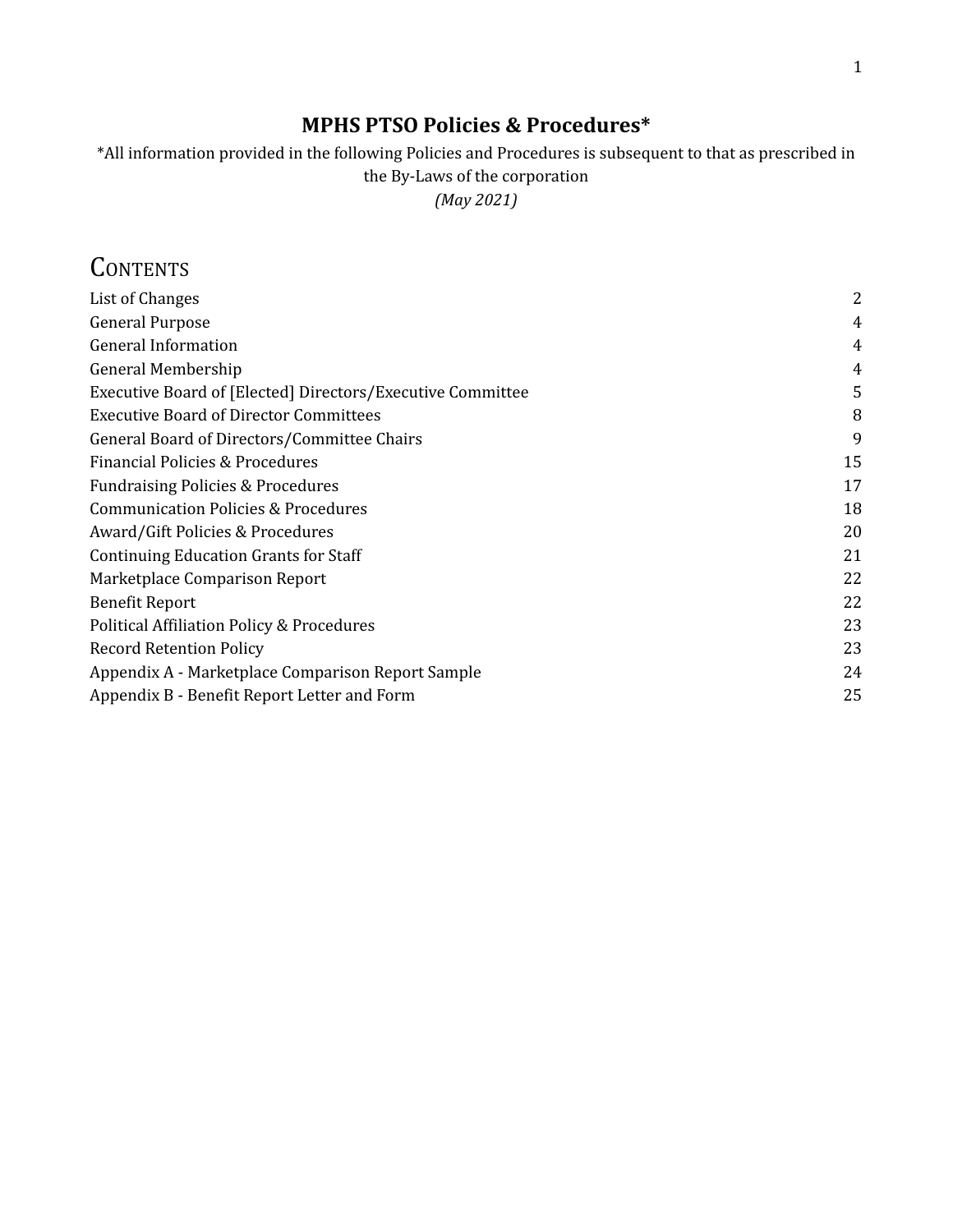# <span id="page-1-0"></span>LIST OF CHANGES

(Note: insert newest changes at the top)

| October 8, 2020  | Updated Assistant Treasurer responsibility to include Membership Chair and<br>Sunshine Fund.                                                                                                                                                                                                                                                                                                                                                                                                                  |  |  |  |
|------------------|---------------------------------------------------------------------------------------------------------------------------------------------------------------------------------------------------------------------------------------------------------------------------------------------------------------------------------------------------------------------------------------------------------------------------------------------------------------------------------------------------------------|--|--|--|
|                  | Deleted Membership Chair position and added responsibilities to Assistant Treasurer.<br>$\bullet$                                                                                                                                                                                                                                                                                                                                                                                                             |  |  |  |
| August 26, 2020  | Updated email account passwords<br>$\bullet$                                                                                                                                                                                                                                                                                                                                                                                                                                                                  |  |  |  |
| May 8, 2020      | Updated Committee Spending Procedures & Committee Collection Procedures<br>$\bullet$                                                                                                                                                                                                                                                                                                                                                                                                                          |  |  |  |
|                  | Verbiage                                                                                                                                                                                                                                                                                                                                                                                                                                                                                                      |  |  |  |
|                  | Added PTSO will honor deceased student with a plaque in the Memorial Plaza                                                                                                                                                                                                                                                                                                                                                                                                                                    |  |  |  |
| July, 2019       | Updated email account passwords<br>$\bullet$                                                                                                                                                                                                                                                                                                                                                                                                                                                                  |  |  |  |
| May 16, 2019     | Added Financial Processing for Other Groups/Club to Financial Policy and<br>Procedures                                                                                                                                                                                                                                                                                                                                                                                                                        |  |  |  |
| April 4, 2019    | <b>Updated Check Signing Policy</b>                                                                                                                                                                                                                                                                                                                                                                                                                                                                           |  |  |  |
| January 24, 2019 | Updated Membership Chair's responsibilities to add Sunshine Fund<br>$\bullet$<br>Updated Bulletin Board Chair's responsibilities to include managing outdoor<br>$\bullet$<br>signage<br>Deleted Media Relations position<br>Deleted Mustang Round Up position<br>Updated Assistant Treasurer responsibility to monitor PayPal account and report to<br>$\bullet$<br>appropriate committees.<br>Deleted Assistant Treasurer's responsibility of tracking payment of PTSO<br>Membership and Sunshine Fund dues. |  |  |  |
| Oct. 6, 2018     | Changed "Audit" to "Financial Review" throughout entire document<br>$\bullet$<br>Removed Treasurer's responsibility of making deposits for other committees<br>Updated Assistant Treasurer's responsibilities of making deposits for other<br>committees.<br>Updated Audit Policies to reflect more concise description of Financial Review.<br>Updated Treasurer's responsibilities of recording deposits made by Assistant<br>Treasurer.<br>Added uncleared check policy under Treasurer.                   |  |  |  |
| June 4, 2018     | Grammar/Spelling corrections<br>$\bullet$<br>Deleted reference to printed Handbook and Directory.<br>Updated/simplified President-Elects' policy regarding attendance at Booster<br>Meetings.<br>Added Student Representative position to General Board. Added description of<br>position.<br>Updated 9 <sup>th</sup> , 10 <sup>th</sup> , 11 <sup>th</sup> , 12 <sup>th</sup> Grade Level Chair & Committee descriptions.                                                                                    |  |  |  |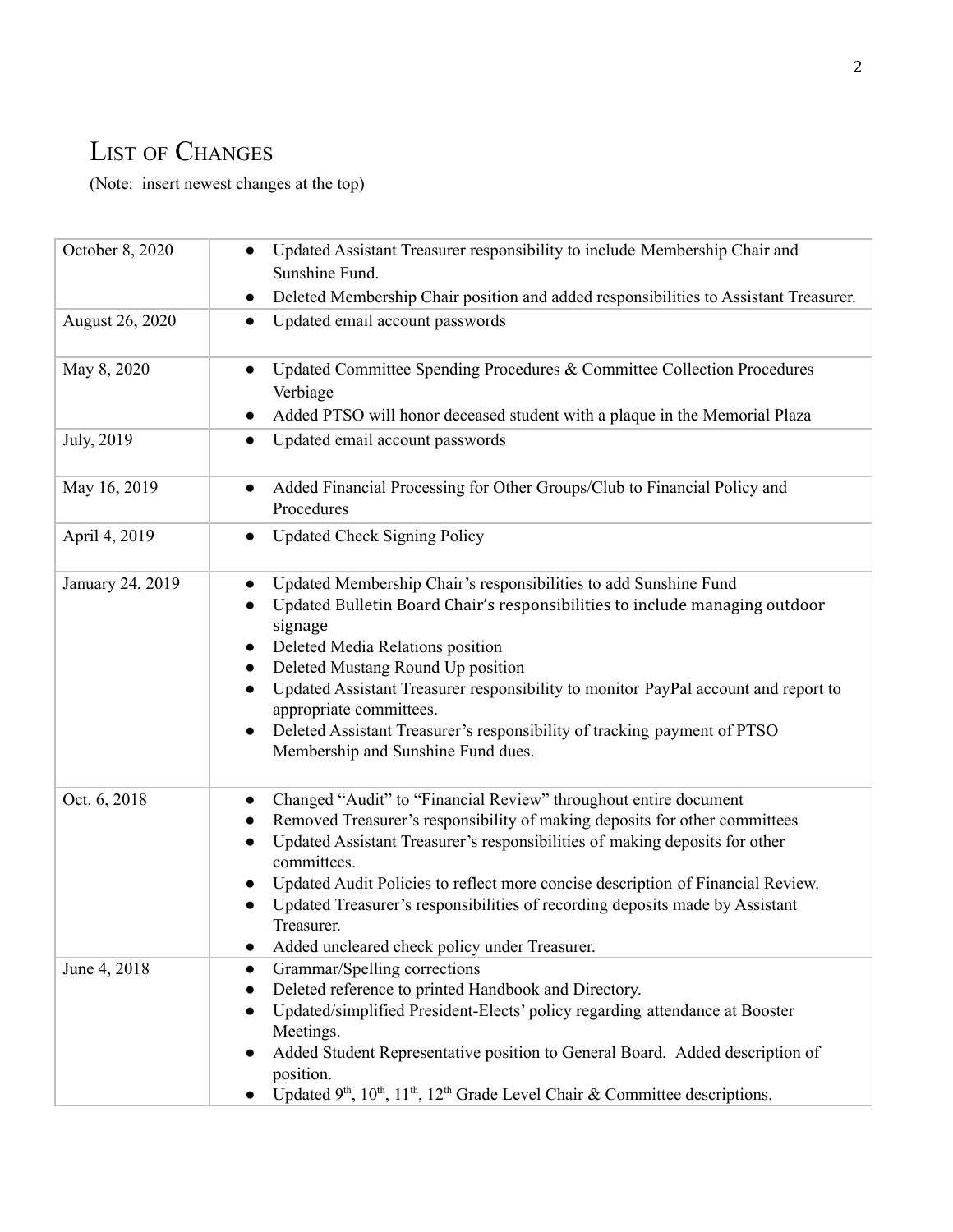|                   | Updated Ad Sales Chair description to shift advertisement from printed handbook to                                   |
|-------------------|----------------------------------------------------------------------------------------------------------------------|
|                   | PTSO website.                                                                                                        |
|                   | Updated Handbook & Directory Chair description to removed reference of printed                                       |
|                   | materials.                                                                                                           |
|                   | Updated Mustang Round Up Chair and Committee description shifting event from                                         |
|                   | spring to Fall.                                                                                                      |
|                   | Updated School Programs/Fairs Chair and Committee description adding Change                                          |
|                   | Maker Day event.                                                                                                     |
|                   | Renamed Prom Chair and Prom Committee to Ticket Distribution and updated                                             |
|                   | description and responsibilities.                                                                                    |
|                   | Updated description up Spring Calendar Meeting procedures.<br>$\bullet$                                              |
|                   | Update Secretary job description to include Staff Sunshine Fund responsibilities.<br>$\bullet$                       |
|                   | Revised Gift/Recognition Policy to delete "card" to generalize gift.<br>$\bullet$                                    |
|                   | Delete SAT volunteer position.<br>$\bullet$                                                                          |
|                   | Update C3 Chair and Committee descriptions.<br>$\bullet$                                                             |
|                   | Revised Annual Fund Chair description moving detail to the Annual Fund section of<br>$\bullet$                       |
|                   | the policies.                                                                                                        |
|                   | Revised Annual Fund section adding Matching Grants position and other committee                                      |
|                   | details.                                                                                                             |
|                   | Added information regarding PTSO Gmail Accounts and APPENDIX C.<br>$\bullet$                                         |
| November 12, 2017 | Grammar/Spelling corrections<br>$\bullet$                                                                            |
|                   | Added 9 <sup>th</sup> , 10 <sup>th</sup> , 11 <sup>th</sup> Grade Level Chair & Committee descriptions.<br>$\bullet$ |
|                   | Update 12 <sup>th</sup> Grade Chair & Committee top include grade level events<br>$\bullet$                          |
|                   | Separated Mustang Round-up & Open Campus Night Chair and Committee<br>$\bullet$                                      |
|                   | descriptions. Modified for 2 separate events.                                                                        |
|                   | Updated Prom Chair & Committee descriptions to include Homecoming Dance ticket<br>$\bullet$                          |
|                   | sales assistance.                                                                                                    |
|                   | Remove bus driving and cafeteria worker events from Staff Appreciation<br>$\bullet$                                  |
|                   | Delete Senior Life Skills Chair and Committee descriptions.<br>$\bullet$                                             |
|                   | Added Underclass Awards to Hospitality Committee responsibilities.<br>$\bullet$                                      |
|                   | Clarify verbiage for Staff Luncheons.<br>$\bullet$                                                                   |
|                   | Added verbiage under communications policies regarding social media postings.<br>$\bullet$                           |
| May 8, 2017       | Added Chair description for Mentor Committee.<br>$\bullet$                                                           |
|                   | Revision to Inreach/Outreach Chair and committee description - more general and                                      |
|                   | student focused.                                                                                                     |
| March 26,2017     | Changed Priority Fund to read PTSO Annual Fund (approved by Exec Jan/Feb 2017)<br>$\bullet$                          |
|                   | <b>Added Grade Level Committees</b>                                                                                  |
|                   | Deleted Principal Coffees from committee responsibilities and replaced with Grade<br>$\bullet$                       |
|                   | <b>Level Parent Events</b>                                                                                           |
|                   | Update Media Center committee to reflect Liaison between Media Center Specialist                                     |
|                   | and PTSO only.                                                                                                       |
|                   | Updated Outreach Committee name to Inreach/Outreach and clarified parameters of<br>$\bullet$                         |
|                   | committee responsibilities.                                                                                          |
|                   | Reordered Committee Chairs and Committees to alpha order.                                                            |
| Feb. 2, 2017      | Duplicated hospitality duties for grade level coffees with both committees; to be<br>$\bullet$                       |
|                   | resolved later                                                                                                       |
| Jan. 29, 2017     | Added details on President Elect role to attend meetings of other large groups<br>$\bullet$                          |
|                   |                                                                                                                      |

T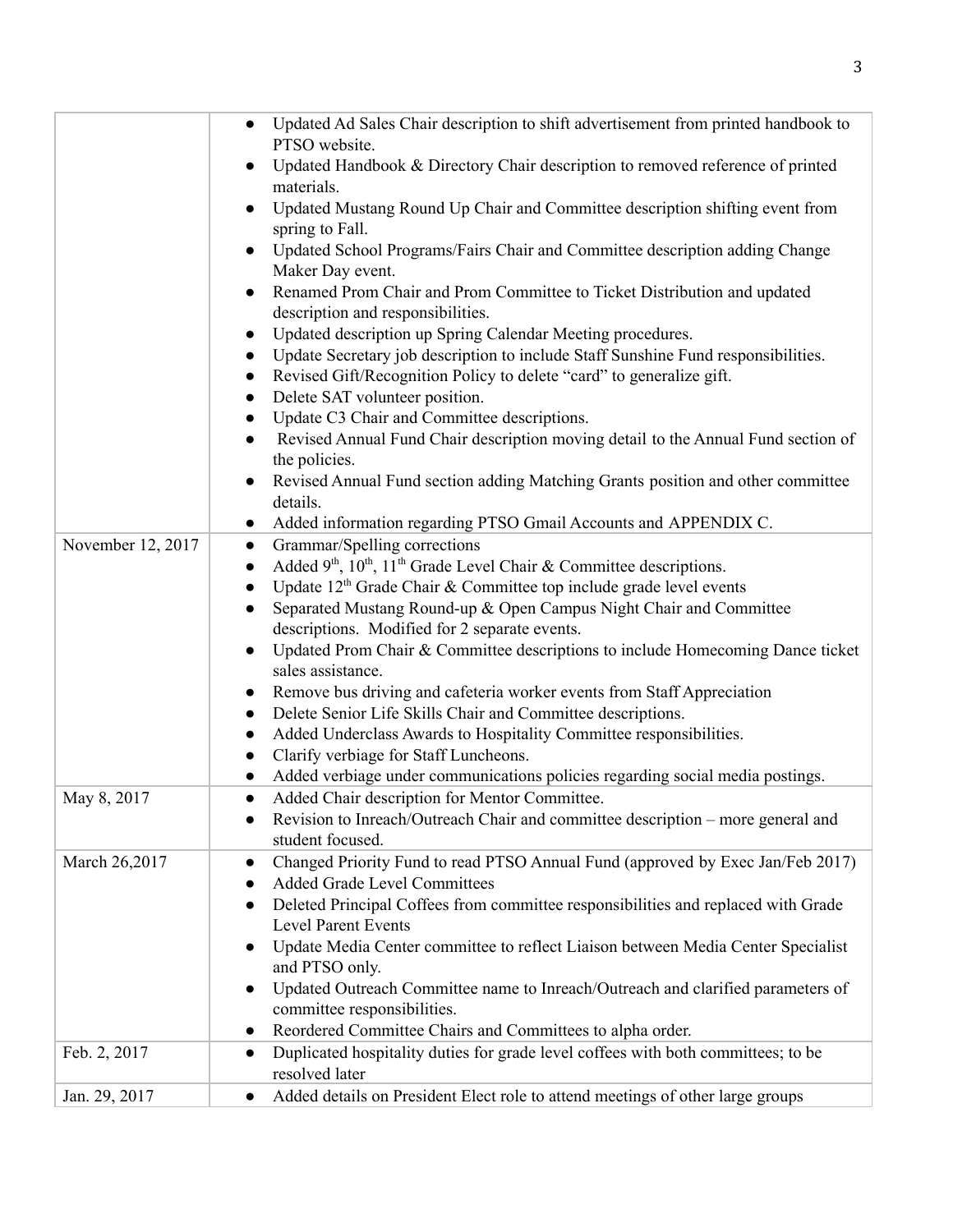|               | Added details on President role to serve as liaison to other large groups                       |
|---------------|-------------------------------------------------------------------------------------------------|
|               | Copied consistent details on make-up of the Priority Fund committee to PE role                  |
|               | section, Committee Description section and Priority Fund section                                |
| Jan. 27, 2017 | Updated Hospitality Committee to include support of autistic student field day and              |
|               | autistic student graduation.                                                                    |
|               | Added Committees for each Grade Level.                                                          |
|               | Updated 12th grade Committee to include fall coffee.                                            |
|               | Added Senior Life Skills Committee.                                                             |
|               | Added School Store Committee.                                                                   |
|               | Noted Membership Committee is "TBD" pending outcome of online dues discussion.                  |
| Jan. 26, 2017 | Added Benefit Report (approved by Exec in the fall of 2016).                                    |
|               | Added Marketplace Comparison Report (approved by Exec in the fall of 2016).                     |
|               | Updated Staff Appreciation Committee to include "bus driver" and "cafeteria staff"<br>$\bullet$ |
|               | events.                                                                                         |

## <span id="page-3-0"></span>GENERAL PURPOSE

The MPHS PTSO strives to support and enhance the educational needs of our students by fostering relationships among the school, parents, teachers and administration.

The PTSO strives to enhance the educational experience offered at MPHS by developing and supporting initiatives, projects, and programs that promote professional development and provide resources to improve the educational environment.

Myers Park High School Parent Teacher Student Organization, Inc. is 501(c)(3) corporation. PTSO activities shall focus on providing services and resources to MPHS and the membership thereof as prescribed in accordance with the nonprofit designation.

# <span id="page-3-1"></span>GENERAL INFORMATION

- o PTSO was incorporated on 01/13/2012.
- o Tax ID number for MPHS PTSO is 45-4368799.
- <span id="page-3-2"></span>o Fiscal year of the PTSO runs from July 1st – June 30th.

# GENERAL MEMBERSHIP

- $\circ$  Membership is open to all staff members, students, parents of MPHS students and legal guardians of MPHS students.
- $\circ$  Membership in the PTSO is held on an annual basis from July 1<sup>st</sup> until June 30<sup>th</sup>.
- $\circ$  Annual membership drive shall be held in the fall of each school year commencing in August and continuing throughout the school year. Members may join at any time during the year.
- o Membership Dues:
	- o Membership dues are \$5 per year per family unit. Each individual, as identified above, of unit shall be considered a member.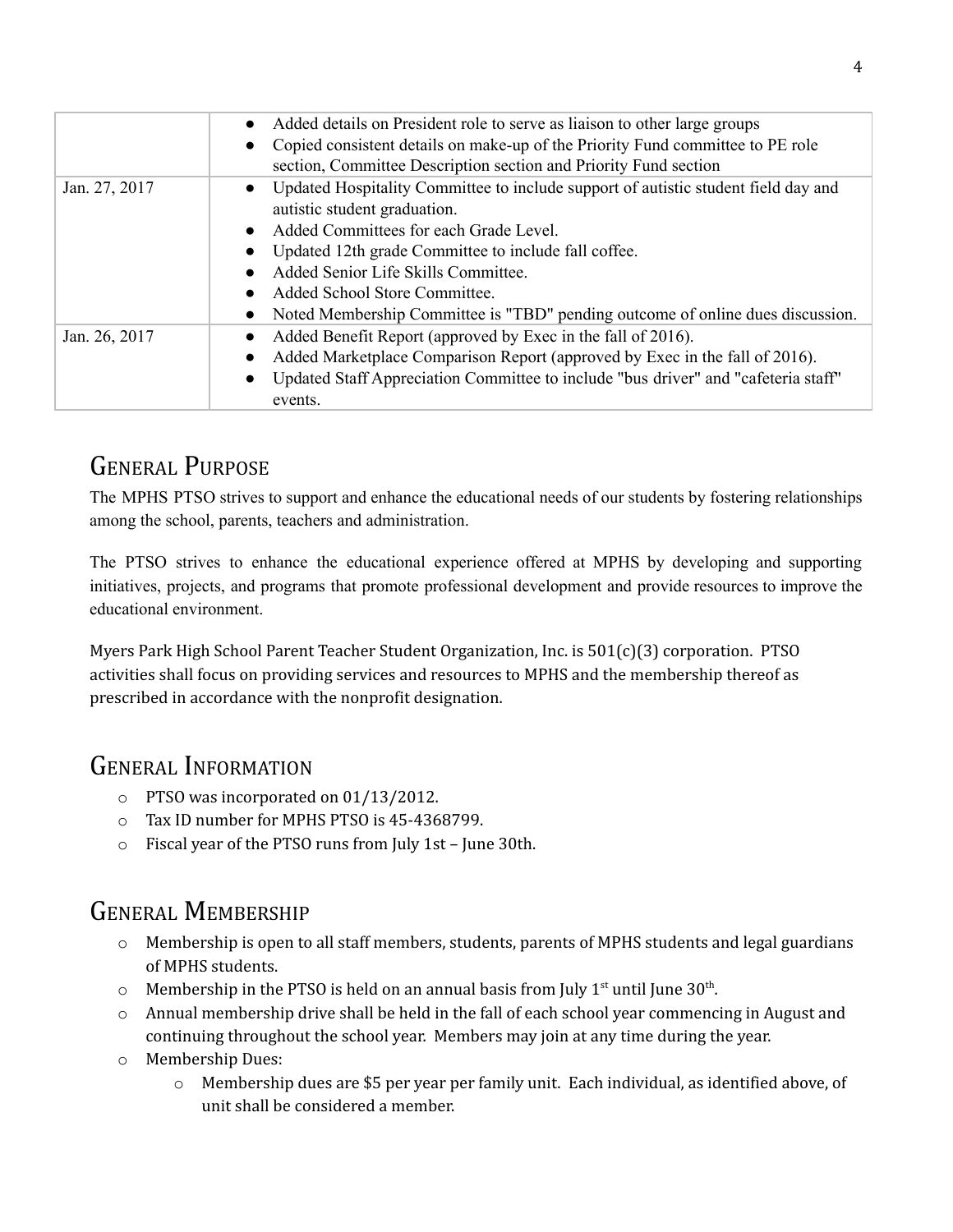- o Dues shall not be prorated.
- o Dues rate may be changed by a vote of the Executive Board.
- o Benefits of membership:
	- o PTSO will represent, support and advocate for all members as a whole.
	- $\circ$  PTSO will act as liaison between members and the school administration, school board, local school system and state agencies.
- o Membership Meetings PTSO will hold several meetings each school year where the entire membership is invited. Typically, these meetings will coincide with another event such as a Committee Chair Meeting, or other Parent events such as College Night.
	- o Fall Meeting shall include:
		- Presentation of Board approved Operating Budget for membership approval.
		- Presentation of the annual Financial Review report.
		- Presentations of PTSO Annual Fund Goal and Objectives.
	- o Winter Meeting shall include:
		- Presentation and/or approval of revised operating budget, if needed.
		- **•** Presentation of the Nominating Committee.
		- **Presentation of the Financial Review Committee.**
		- **PTSO Annual Fund Report.**
		- Any other needed PTSO administrative items.
	- $\circ$  Annual meeting shall be held in the spring of each year. Business shall include:
		- Presentation and election of the Slate of Officers for Executive Board of Directors.
		- **PTSO Annual Fund Report and focus for upcoming year.**

# <span id="page-4-0"></span>EXECUTIVE BOARD OF [ELECTED] DIRECTORS/EXECUTIVE COMMITTEE

- o The Executive Committee is comprised of the 6 elected officers (per the bylaws) plus past presidents (both but no less than one), plus assistant treasurer and assistant secretary and the principal (or principal representative).
- o All members of the Executive Committee are members of the Board of Directors.
- o All members of the Executive Committee shall execute and adhere to the Conflict of Interest Policy on an annual basis.
- o All members of the Executive Committee shall execute and adhere to the Code of Conduct for the PTSO.
- o All members of the Executive Committee shall review and be familiar with the contents of the By-laws and policies of the corporation.
- o Job Descriptions:
	- o Co-Presidents:
		- 2nd year of 3-year commitment.
		- Oversee all facets of the PTSO.
		- Advocate for the interests of all members of the organization.
		- Be familiar and knowledgeable of all PTSO corporate documents.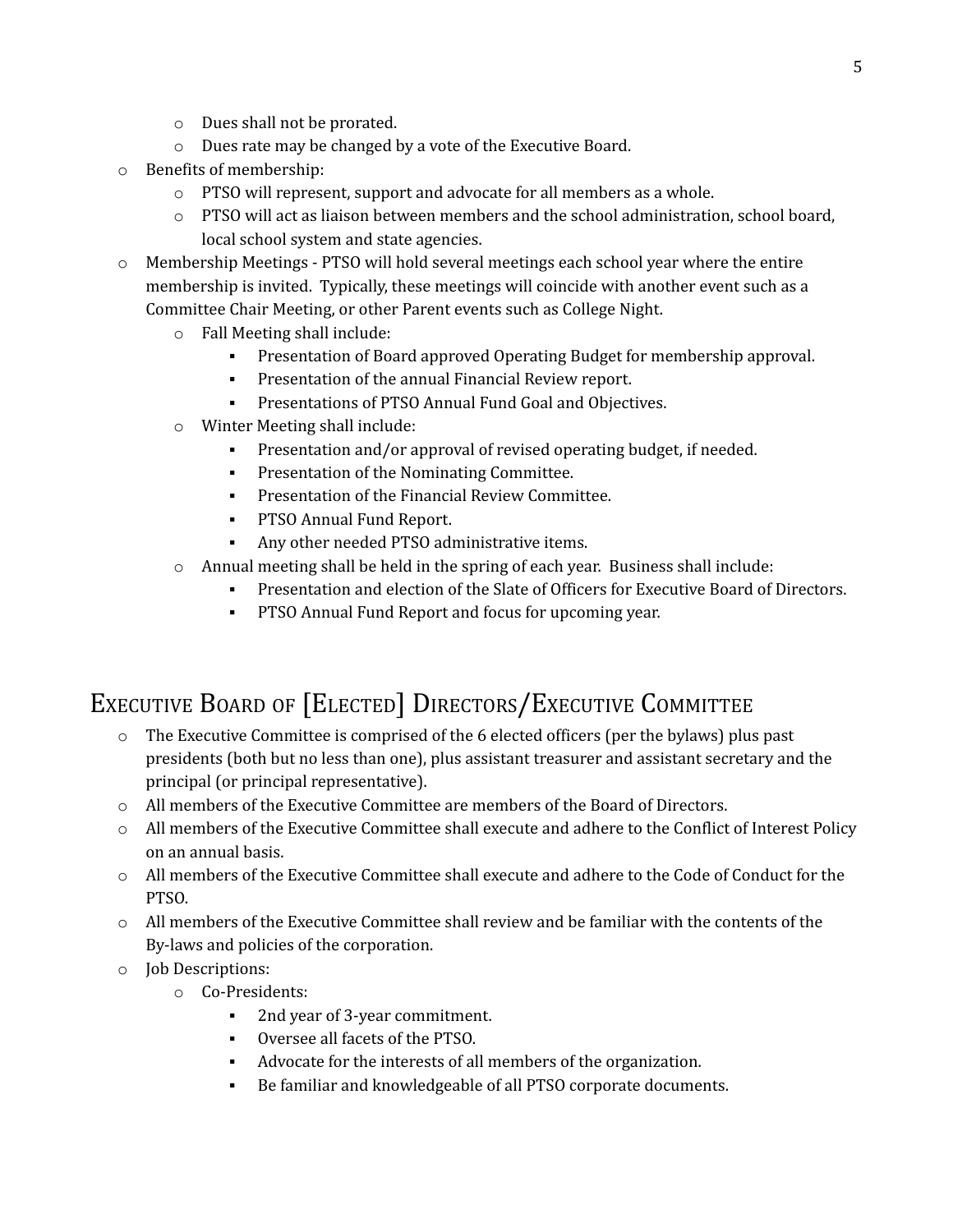- Protect corporate nonprofit status.
- Serve as a liaison between membership and school administration.
- Serve as a liaison between the Executive Committee and other large groups on campus, which typically includes MPHS Foundation, SLT, IB PAC and Mustang Club.
- Chair Executive Committee.
- Oversee PTSO Annual Fund execution by Presidents Elect. Ensure timely and appropriate goal setting, solicitation efforts, and acknowledgement efforts are accomplished on an annual basis.
- Prepare and reside over all meetings of the Executive Board, General Board and Membership.
- Appoint Nominating Committee and present to Board for approval by January.
- Appoint Financial Review Committee and present to Board for approval by January.
- Together with School administration set yearly calendar of events for parents, students and staff. Update calendar as year progresses. Provide updated calendar to website coordinator, front office chair and general board.
- Communicate and coordinate with parents, staff and other stakeholder groups.
- Collaborate ways the parents can better serve the school.
- Represent the PTSO at school and district events.
- Ensure that other directors are fulfilling responsibilities (i.e. Financial Review Committee/review, etc.)
- Assist and support school administration and PTSO committees as needed.
- Meet with school administration to establish strategic initiatives and focus to best align PTSO goals and effort with that of school leadership.
- o Co-Presidents Elect
	- 1st year of 3-year commitment.
	- Chair the PTSO Annual Fund Committee. There are 2 primary duties within this committee: writing thank-you notes to all donors and marketing/communication (in Mustang Express and occasional "robo-call" by Principal). These PTSO Annual Fund duties can be split between the 2 Presidents Elect or both covered but one, at their discretion.
	- Attend meetings of other large groups at MPHS with one of the Presidents. Meetings to attend typically include SLT, IB PAC, Mustang Club and the Foundation. Only one President Elect needs to attend each meeting.
	- Work with the Nominating Committee to appoint General Board/Committee Chairs for Board approval.
	- Schedule transition meetings for all committees during April/May:
		- Meeting should be attended by incoming Presidents, Treasurer and/or Asst. Treasurer, outgoing chair(s), incoming chair(s).
		- Purpose of meeting may include:
			- o Update and exchange committee notebook (if timing appropriate).
			- o Review prior year scope and make any needed changes.
			- o Update committee/job description and volunteer needs.
			- o Review policies and establish committee expectations.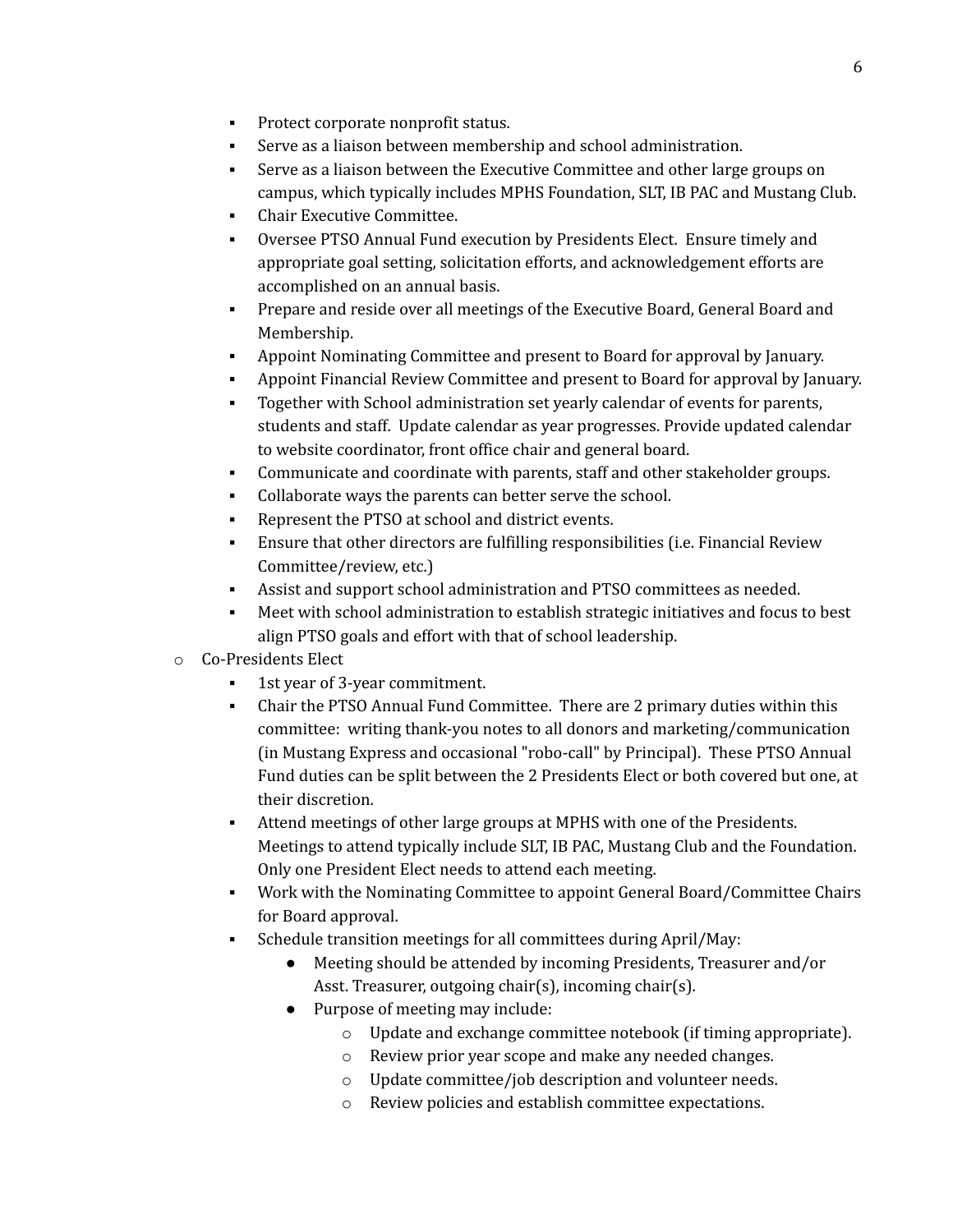- o Review proposed budget request.
- o Review and sign Code of Conduct.
- Work with the Presidents and assist as needed.
- Work with Administration and further Strategic development.
- o Secretary
	- 2nd year of 2-year commitment.
	- Take minutes of the Executive Committee, Board and General Membership Meetings.
	- Keeper of corporate documents and book.
	- Keeper of the PTSO membership list once completed by Membership Chair.
	- Oversee compilation and completion of the Back to School Packet.
	- ▪
- o Assistant Secretary
	- 1st year of 2-year commitment.
	- Take minutes in the absence of the Secretary.
	- Assist with the compilation and completion of the Back to School Packet.
	- Create and maintain mailing lists for all committee chairs; forward emails to all committee chairs as requested by members of the Exec Board.
- o Treasurer
	- 2nd year of 2-year commitment.
	- Oversee the financial and budgetary aspects of the PTSO.
	- Assist Co-Presidents with selection of Financial Review Committee as needed.
	- Prepare a statement of budget vs. actual income and expenses for all general membership, general board, and executive committee meetings.
	- Update banking contact and signature card information.
	- Ensure updated financial forms are posted on the PTSO website.
	- Prepare and submit Form 990-EZ, 1099, 1096 and any additional tax related documents, as needed.
	- Bank statement reconciliation to Asst. Treasurer on a monthly basis.
	- Annual PTSO Financial Review:
		- Present books and records to Financial Review Committee for review.
		- Present Financial Review Checklist outline to committee for completion.
		- Present final year-end financial report and annual financial review report to membership as prescribed in the By-laws.
		- In conjunction with the PTSO Presidents, institute any recommendations or needed changes identified during financial review process.
	- File form E-585 for county, state and use tax refunds.
	- Renew Charitable Solicitations License.
	- Represent and ensure  $501(c)(3)$  status guidelines are adhered to throughout PTSO activities and actions.
	- Oversee the preparation and approval of the annual budget.
	- Review Treasurer Notebook for Schedule of Treasurer Duties, which details specifics and timeline of duties.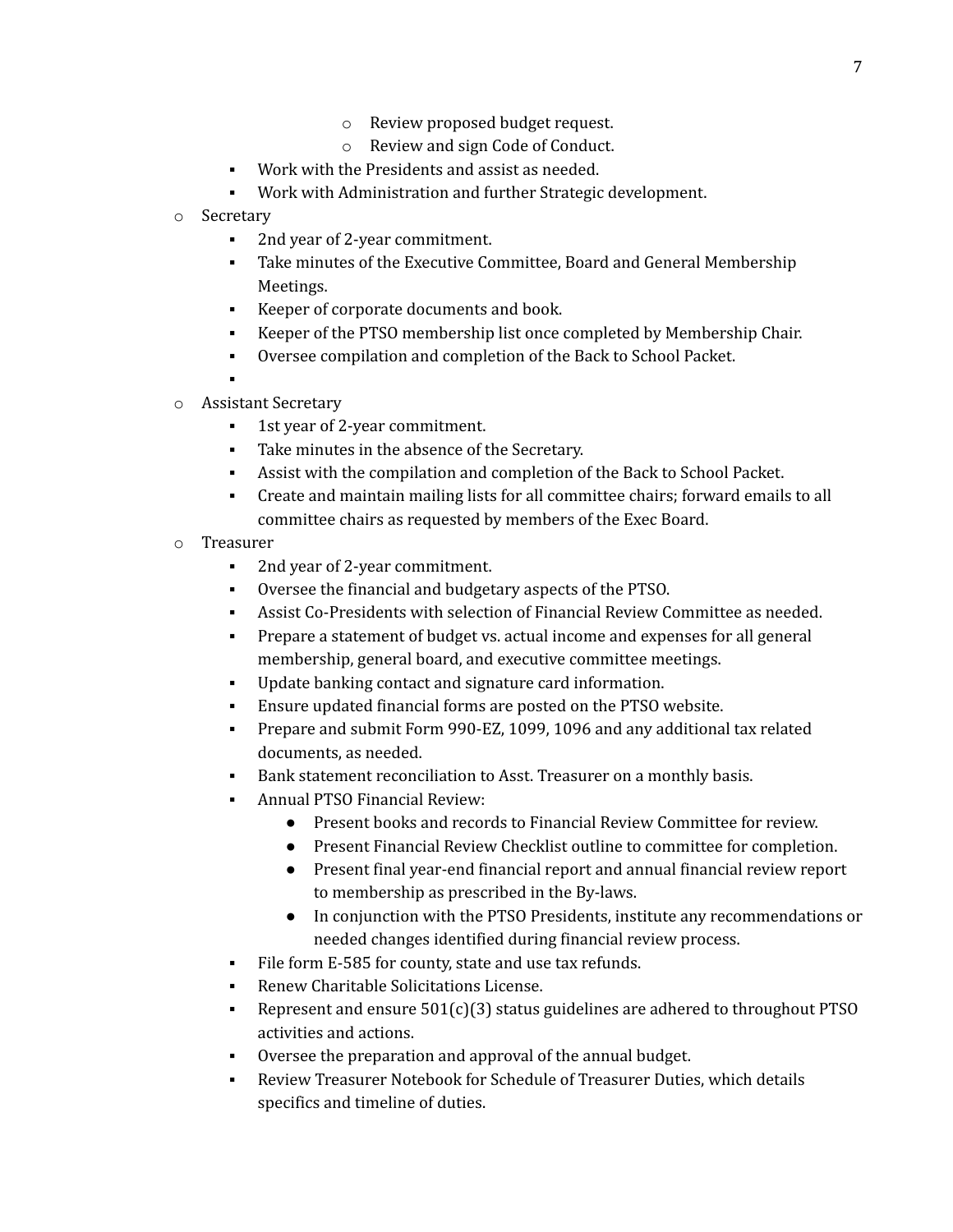- Record all deposits made by the Assistant Treasurer. Keep a record of the dollar amount and the account to which they are credited.
- Review any uncleared checks with a check date greater than 60 days in the past. Contact payee and ask that he/she deposit the check promptly. If necessary, void and reissue the check so that our uncleared check balance is kept to a minimum.
- o Assistant Treasurer (Treasurer-Elect)
	- 1st year of 2-year commitment.
	- Work with Co-Presidents Elect to receive and account for PTSO Annual Fund donations.
	- Monitor PayPal account. Transfer funds and report to appropriate committees (membership and Sunshine Fund).
	- Make all deposits (e.g. Annual Fund, Senior Signs, Membership, Sunshine Fund and Handbook/Directory Ad Sales).
	- Collect and maintain list of Membership and Sunshine Fund members. Give list of membership to Secretary to maintain for audit purposes.
	- Work with Matching Gifts Coordinator to share information about matches expected and matches paid.
	- Report on PTSO Annual Fund progress at Exec Meetings and other meetings as needed.
	- Assist Treasurer as needed and as allowed by the by-laws.
	- **•** Perform monthly bank statement reconciliation.
	- Attend all general membership, general board, and executive committee meetings. Assist with preparation as needed.
- o Past-Presidents/Advisors
	- 3rd year of 3-year commitment.
	- Advise the Board on historical matters.
	- Assist the Co-Presidents and Board as needed.
	- While both past presidents may serve, only one vote is given and one count for quorum.
- o Principal (or principal representative)
	- Represent the immediate needs and strategic view of the school.
	- Offer leadership and guidance on how the PTSO can best serve the needs of the school, students, staff and families.
	- Keep the Board up-to-date on information about the school that will enable the PTSO to better serve and advocate for the school, administrative and teaching staff, students and families.
- o Meetings of the Executive Committee:
	- o Meetings of the Executive Committee should be held monthly during school year on a day and time chosen by the group.
	- o Annual meeting of the Executive Committee shall be held in May for the purpose of confirming the officers of the corporation, selecting Appointed Directors, assigning committee appointments, approving proposed budget, and other business as needed.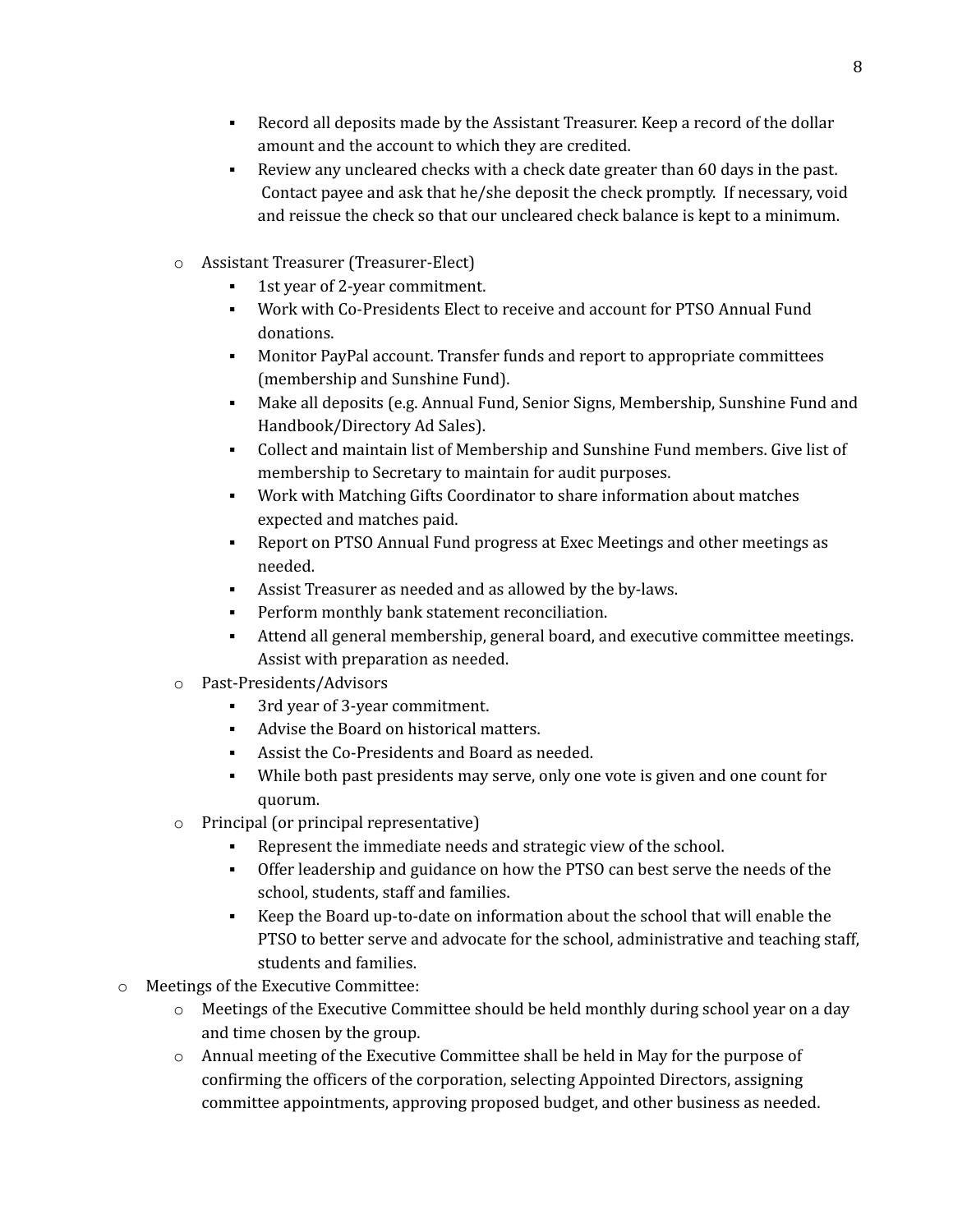<span id="page-8-0"></span> $\circ$  Executive Committee may conduct business in a manner as best fits the majority of those serving on the board by either following Roberts Rules or that of consensus vote. It is up to the Board to vote on the manner in which they choose to execute business for the coming year.

### EXECUTIVE BOARD OF DIRECTOR COMMITTEES

- o Financial Review Committee:
	- o Three or more individuals appointed by the President and approved by the Executive Committee and Board of Directors.
	- $\circ$  It is recommended that at least one committee member be a certified public accountant.
	- $\circ$  Individuals with check signing authority and their family members may not serve on the Financial Review committee.
	- o The incoming or outgoing treasurer may not serve on the Financial Review committee.
	- o See Financial Review Procedures section below for additional details.

- o Nominating Committee:
	- $\circ$  3-5 members appointed by co-presidents and approved by the Board no later than January.
	- $\circ$  Prepare a slate of the 6 elected director positions for approval by the General Board at least one month prior to the Annual Membership meeting.
	- o Publish Slate to membership prior to Annual Meeting.
	- o Present Slate for election at the Annual Membership Meeting. See By-laws for additional description and details.

# <span id="page-8-1"></span>GENERAL BOARD OF DIRECTORS/COMMITTEE CHAIRS

- o The General Board of Directors is comprised of the Executive Committee and Appointed Directors, also referred to as Committee Chairs, and 2 Student Representatives.
- o There may be no more than 57 appointed directors/committee chairs. Committee Chairs are appointed by the incoming Co-Presidents and approved by the Executive Committee.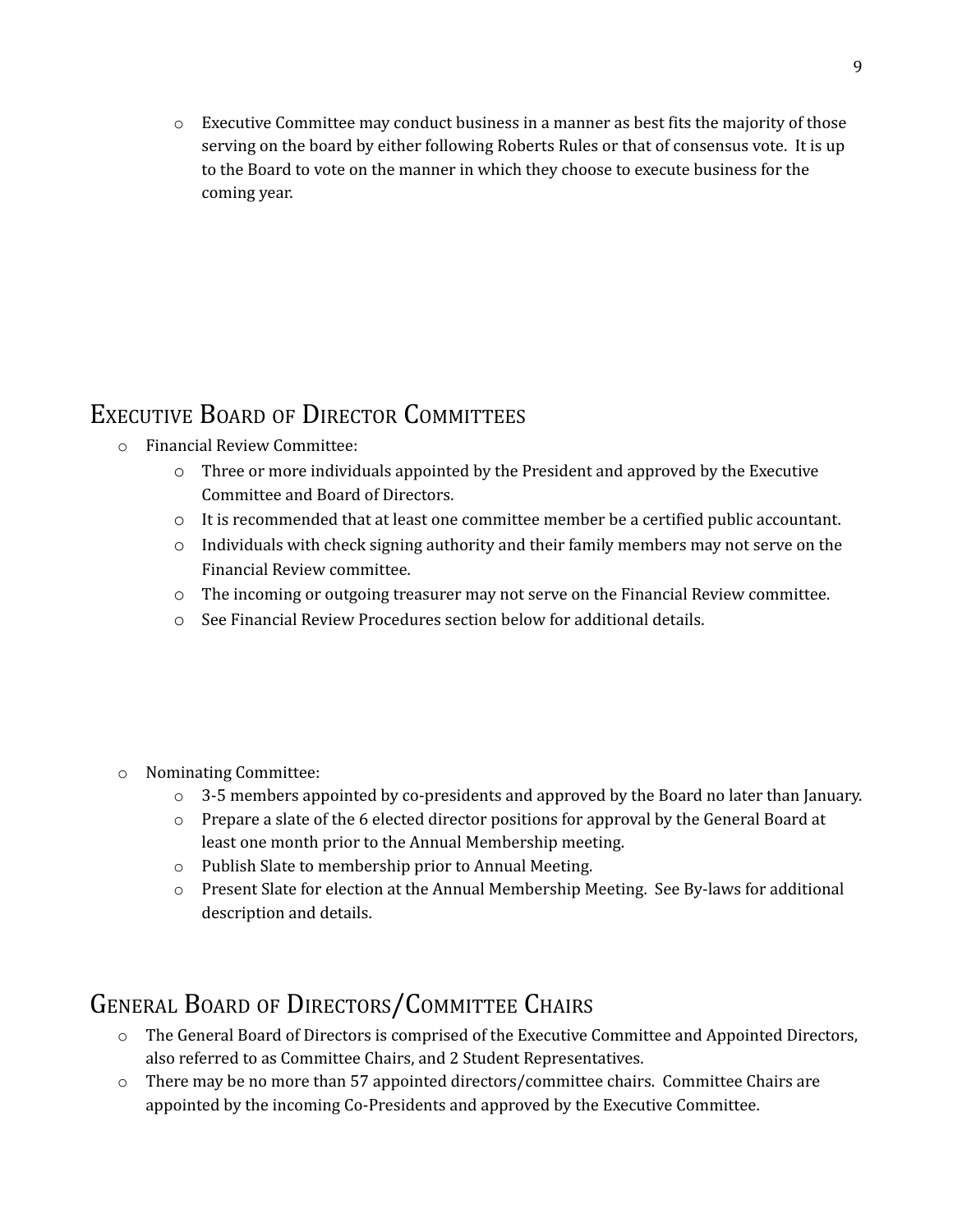- $\circ$  Each committee is allowed one vote. Example: should a committee have 2-3+ co-chairs then only one may vote versus 2-3+ votes from that group. Quorum is based on voting entities (i.e., committee chair) not entire number of co-chairs.
- o Student Representatives have one vote collectively.
- $\circ$  Standing and special committee chair positions that comprise the General Board and may change annually as the needs, operations and administrative initiatives change.
- o Each committee should maintain a notebook with information on committee scope, timeline, activities, vendor contacts, volunteers, etc. This book should be updated on an annual basis and passed on to in-coming committee chair(s) during transition period each spring/early summer.
- o All Committee Chairs should execute and adhere to the PTSO Code of Conduct and Conflict of Interest Policy.
- o Chair Positions and Job Descriptions:
	- $\circ$  9th Grade Events Work with administration to plan a grade level event during the day for students. Plan and advertise a morning coffee and fall evening event for parents of 9th grade students (including providing refreshments). Arrange for Principal and Annual Fund to speak.
	- $\circ$  10th Grade Events Work with administration to plan a grade level event during the day for students. Plan and advertise a fall evening event for parents of 10th grade students (including providing refreshments). Arrange for Principal and Annual Fund to speak.
	- $\circ$  11th Grade Events Work with administration to plan a grade level event during the day for students. Plan and advertise a fall evening event for parents of 11th grade students (including providing refreshments). Arrange for Principal and Annual Fund to speak.
	- $\circ$  12th Grade Events Assist administration with daytime events involving seniors which may include Senior assembly, Senior Carnival and Yearbook Signing. Plan and advertise a fall evening event for parents of 12th grade students (including providing refreshments). Arrange for Principal and Annual Fund to speak.
	- o Attendance Chair Schedule and train volunteers needed for daily shifts to conduct clerical tasks in the attendance office.
	- o Bulletin Board / Signage Chair Update PTSO bulletin board and Teacher Classroom/Recognition signs quarterly or as needed per the Co-Presidents and administration. Update and/or replace outdoor signage.
	- o Campus Beautification Chair Oversee and coordinate campus improvement and maintenance activities. Organize and oversee cleanup days during the year, help spruce up the campus, assist with planting flowers and/or help with the long-term campus landscape plan.
	- $\circ$  Career and College Center "C3" Schedule and train volunteers interested in assisting students with the college application process and career fair. Work with C3 staff and administration to promote C3 resources to students and parents. Advertise regularly to students and parents to build knowledge of resources available. Support staff on development and execution of any special events.
	- o Corporate Rebates- Responsibilities include coordinating and promoting MPHS PTSO Corporate Rebates Programs (e.g., Harris Teeter, Target, Office Depot, etc.).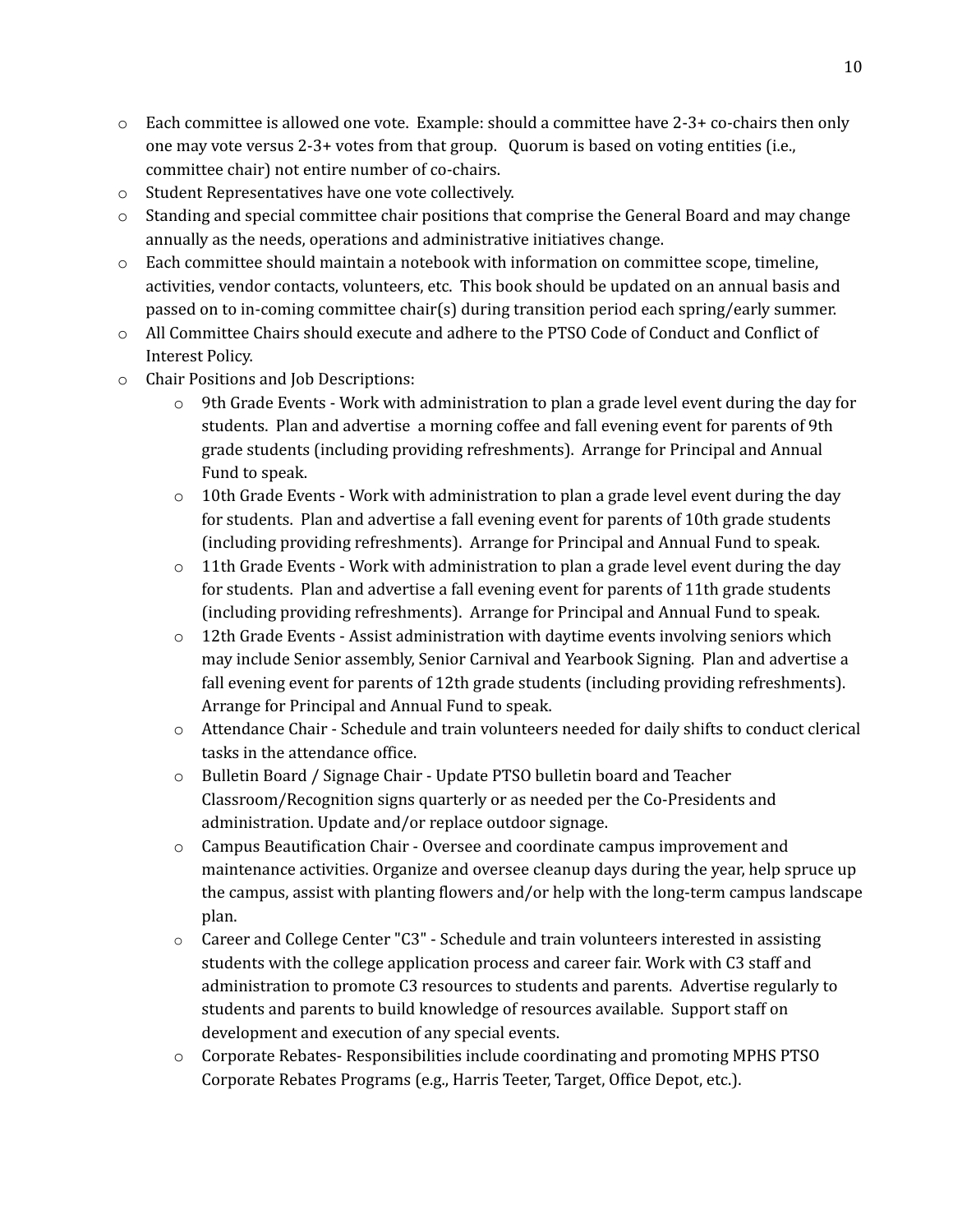- o Front Office Chair Schedule and train volunteers to serve in front office to provide clerical and staff assistance as needed. Work in office on weekly or bi-monthly basis.
- o Guidance Department Chair Work closely with guidance staff. Organize and train volunteers to assist in the Guidance Office "front desk" with clerical activities. Organize and train volunteers to assist with registration and guidance appreciation activities throughout the year. Work with staff in identifying successor(s) and parent volunteers to ensure confidentiality. Matters handled in this department are confidential thus limit parent volunteers' ability to assist staff members. Parent volunteers need to respect privacy and confidentiality of students' information and any matters discussed in this department.
- o Handbook & Directory Chair Oversee the compilation of materials for the school handbook & directory. Materials will be posted on the PTSO website.
- o Health Room Work in health room in support of school nurse.
- o Hoof Hut -- supervise the student-run school store and oversee the PTSO financial investment in the store. This might include reviewing monthly financial reports from the student manager, approving purchases, assisting with marketing to parents and providing guidance on overall management issues and questions. PTSO chair should also help student manager coordinate and collaborate with the Mustang Club Merchandise Chair(s) to share merchandise ideas and best practices. Student manager is responsible for staffing the store, tracking inventory, marketing to students, training and staffing volunteers.
- o Hospitality Chair Organize volunteers and provide refreshments, treats and table decorations for PTSO events and special occasions including Back to School Registration, Senior Exits, Senior Awards, Autistic Field Day, Autistic Graduation, Grade Level Parent Events and other parent events as needed.
- $\circ$  Inreach/Outreach Chair Work in conjunction with staff liaisons and guidance department to coordinate volunteers and efforts. Oversee "Inreach" programming (annual committee activities funded by the PTSO budget) and "Outreach" efforts (assistance with critical needs and supported by in-kind and monetary donations by the committee). Monetary solicitation may only be made from within committee members (see Fundraising policies for additional information). Volunteers should respect privacy and confidentiality of student and family information, and work with staff members to identify those in need and distribution of donations.
- $\circ$  Legislative Chair Stay abreast of matters affecting public schools at the local, state and national levels. This may include subscribing to various CMS, MeckEd and OneMeck newsletters, in addition to other information sources. Provide relevant information through various communication channels and meetings/events to summarize matters impacting MPHS.
- o Media Center Liaison Liaison between Media Center Specialist and PTSO. Assist with special projects as needed.
- $\circ$  Mentor Committee Chair Assist school staff member / assistant principal overseeing the mentoring/tutoring program with training, communication and coordination of volunteers.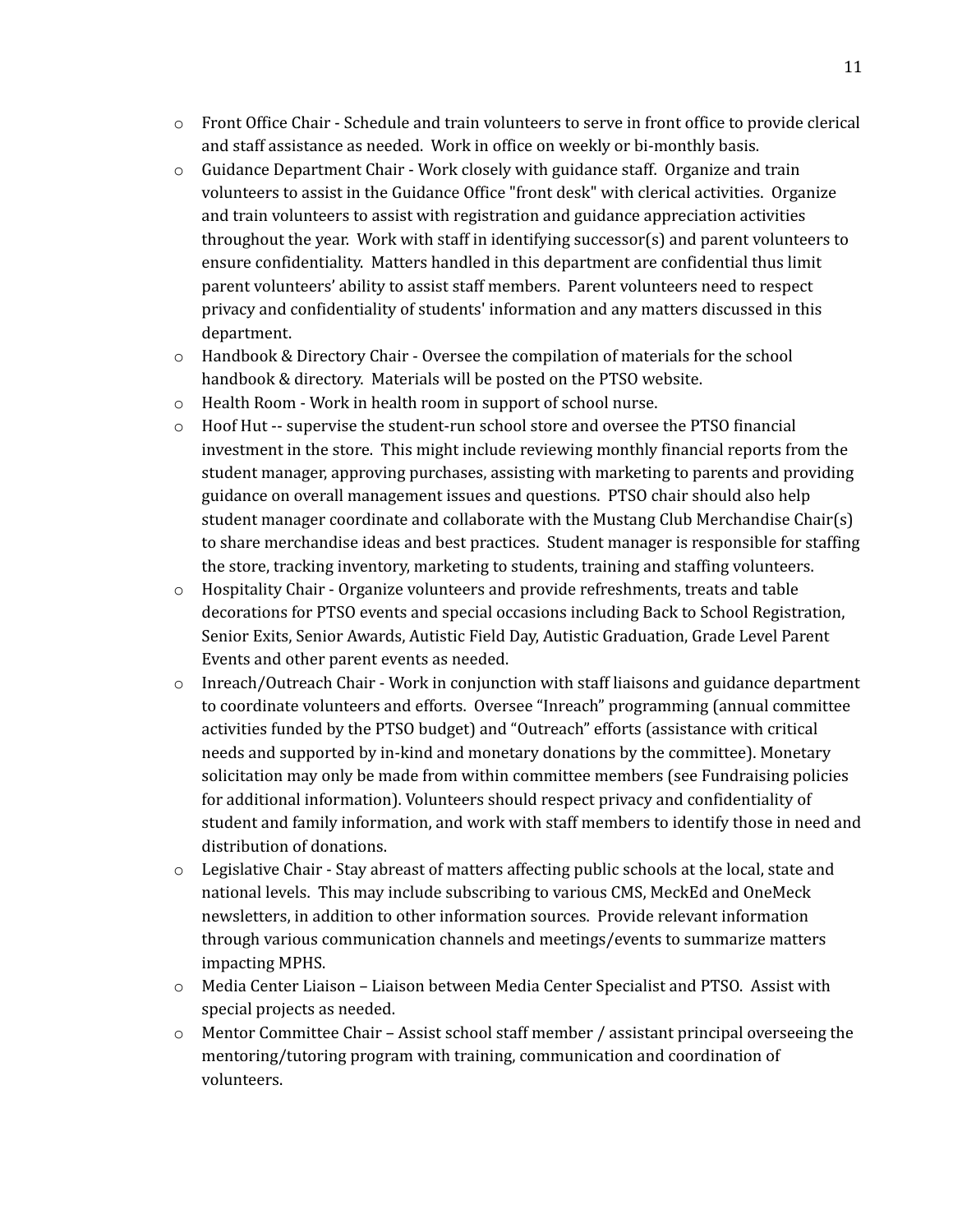- o Mustang Express Prepare and publish bi-weekly PTSO electronic newsletter based on information submitted by staff, PTSO committee chairs and other clubs / groups at school. Adhere to and communicate policies related publishing information from outside groups. Tuesday and Friday are publication days. Also, monitor PTSO Gmail or other current email accounts.
- o Open Campus Night Coordinate fall event which, occurs one evening before the start of school to welcome incoming freshmen and students new to CMS. Campus is open for students and parents to self-tour and meet teachers (no formal program). Work with Administration to ensure buildings are open and student schedules are printed. Hand out campus maps and information sheets.
- $\circ$  PTSO Annual Funds Campaign Chairs The Annual Fund is chaired by one or both of the incoming President-Elects (at their discretion). Raise the funds to advance MPHS academically, socially, and technologically. Market the PTSO annual campaign and acknowledge gifts. See the Annual Fund Section of these policies for further description.
- o Prospective Parents Chair Conduct events for prospective parents and provide campus tours. Prepare prospective parent information packet. Recruit and train volunteers to conduct campus tours.
- o School Programs/Fairs Work with and support the guidance department in promoting and organizing career and college events throughout the year for students and parents. Assist with Job Fairs as requested. Assist with Changemaker Day by recruiting and providing volunteers to help the day of the event.
- o Senior Exit Review Board Chair Recruit and schedule parents to serve on the Review Board, which provides students with the opportunity to present their findings through face-to-face interaction with a group of adults. Work with staff liaison and assist in organizing volunteers. Coordinate with Hospitality on food including staff lunches. Presentations take place three times per year.
- *o* Senior Signs Oversee production, sale and distribution of senior signs.
- o Staff Appreciation Chair Coordinate monthly staff appreciation events and holiday luncheon in December. Recruit and organize volunteers.
- $\circ$  Staff Luncheons Chair Organize catering and decorations for two staff luncheons. The first is in August on a teacher workday before the first day of school. The second is in June on a teacher workday after last day of school. Recruit and organize volunteers.
- o Staff Meetings Chair Coordinate and schedule volunteers to provide refreshments for monthly faculty meetings. Work with Cafeteria Manager to maintain staff coffee supplies in staff cafeteria, as budget allows.
- o Student Incentives Works with administration to provide incentives to the students to participate in afterschool EOC study sessions (could include gift cards and snacks/drinks). Coordinate Honor Roll recognition events.
- $\circ$  Teacher Recognition Chair Buy retirement gifts (primarily at the end of the year but occasionally mid-year). Purchase gifts for Teacher of the Year honoree and runner-up. May also include other recognition gifts as needed.
- $\circ$  Ticket Distribution Organize committee efforts to distribute tickets purchased online for the large student events. Tickets are distributed during all lunches. Events include but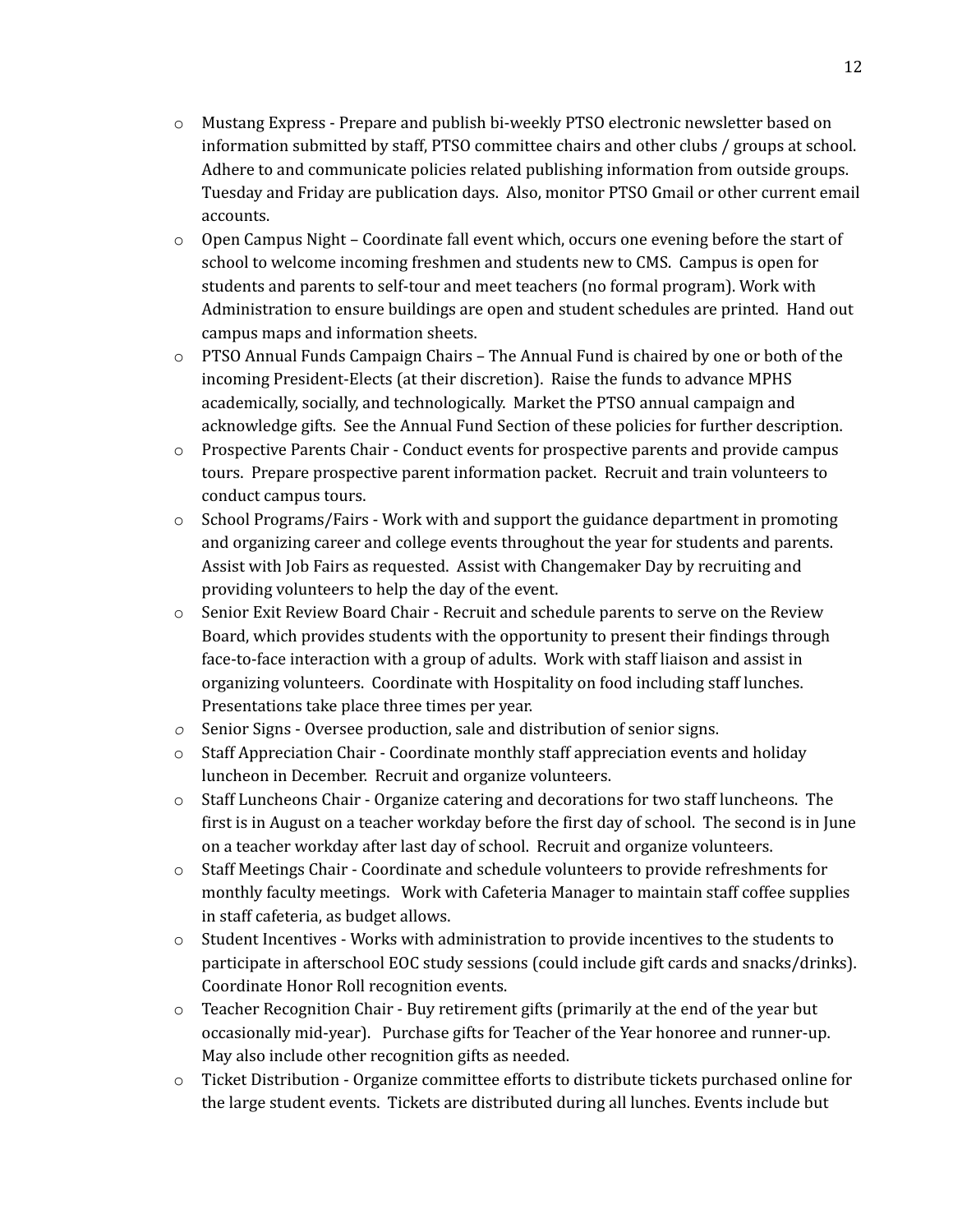may not be limited to: Homecoming Dance, Sadie's Hawkins Dance and Prom. Tickets are generally distributed several weeks prior to or the week of the event. Staff organizers MAY request additional assistance with Prom. Seek and then communicate with parent chaperone volunteers, if needed.

- o Volunteer Coordinator Receive data from the Back to School packet of volunteer sign ups. May include consolidating online database of volunteer information entered in online form. Distribute the names of volunteers to respective committee chairs. Ask all chairs to send initial communication to their volunteers to tell them: 1) they have their information and will be in contact and 2) everyone must REGISTER with CMS prior to volunteering (and provide link to registration).
- o Website Coordinator Update information on the PTSO website based on content submitted by committee chairs, clubs or based on Mustang Express submissions.
- o Student Representatives represent the interest of the student body. They will work with the members of the Executive and General Board to advise on matters and events relating to the student body.
- o Committees and Volunteer Opportunities:
	- $\circ$  PTSO solicits and supports volunteer opportunities as requested by school administration in addition to the PTSO sponsored committees.
	- $\circ$  Volunteers will be solicited in the back to school packet each fall. In addition, committee chairs should recruit additional volunteers as needed.
	- o Volunteer and Committee Descriptions:
		- $\bullet$  9<sup>th</sup> Grade Events Assist with planning/hosting of Fall parent events and student event.
		- $\blacksquare$  10<sup>th</sup> Grade Events Assist with planning/hosting of Fall parent event and student event.
		- $\blacksquare$  11<sup>th</sup> Grade Events Assist with planning hosting of Fall parent event and student event.
		- $\blacksquare$  12<sup>th</sup> Grade Events Assist with planning/hosting of Fall parent event. Assist staff during senior events throughout the year. Designed for parents of seniors.
		- Attendance Office Committee Assist in the attendance office with clerical tasks.
		- Campus Beautification Committee Participate in cleanup days during year help spruce up the campus, assist with planting flowers and/or help with the long-term campus landscape plan. This is a great opportunity for working parents to participate and for students to obtain valuable service hours. Volunteers are welcome to identify an area they wish to oversee/maintain.
		- Career and College Center Committee (C3) Assisting with the college application process and career fair. Training is provided.
		- ESL Tutoring Serve as a tutor to help English as a Second Language Students. Efforts will be coordinated by staff member overseeing ESL students. Great opportunity for students to obtain valuable service hours.
		- Front Office Committee Serve in front office to provide clerical and staff assistance as needed. Work on weekly, biweekly, monthly basis, or as able. Training provided.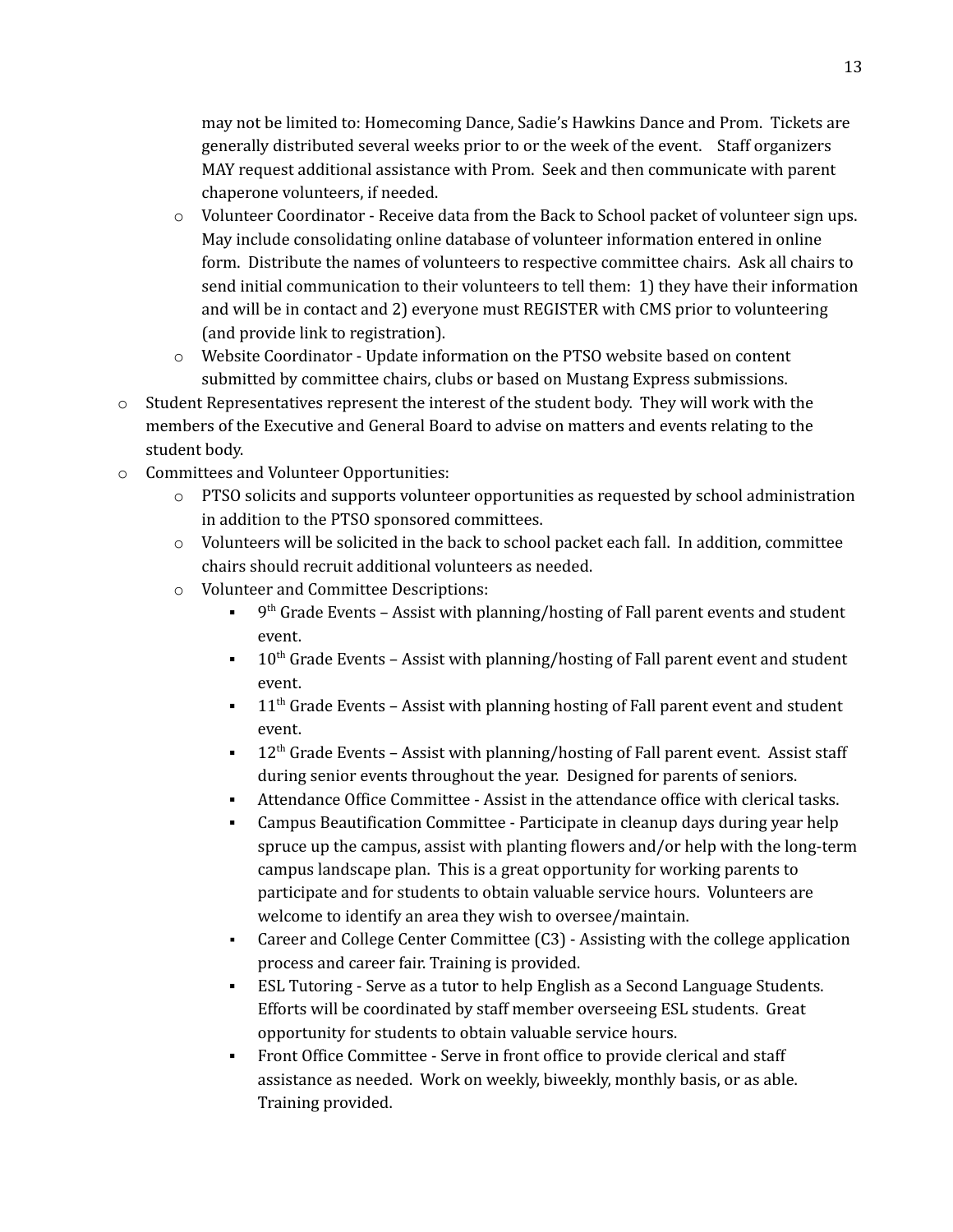- Guidance Committee- Assist in the Guidance Office as needed during registration and other busy times of year. Provide refreshments, treats or table decoration for special occasions including counseling week and awards assemblies. Matters handled in this department are confidential thus limit parent volunteer's ability to assist staff members. Parent volunteers need to respect privacy and confidentiality of student information and any matters discussed in this department.
- Hospitality Committee Provide refreshments, treats or table decorations for PTSO parent events and special occasions including Senior Exits, the Prospective Parents Coffee, Underclass & Senior Awards, Back to School Registration, Grade Level Parent Events and other parent events.
- Inreach/Outreach Committee Provide support to students with dynamic needs at MPHS. Assist with coordination efforts and contributions to provide support for students with financial needs. Efforts vary based on needs but may include activities such as: stocking Outreach Closet, school supplies drives, holiday gift drives, clothes/coat drives and providing food and basic necessities during the school year to MPHS students. Participants within this committee may volunteer and/or offer assistance, as they would like to in order to best meet requested needs of students. (Refer to Fundraising Policies for further guidelines.) Parent volunteers need to respect privacy and confidentiality of student and family information and work through staff members who should identify those in need and distribute of donations.
- Mentoring Assist a student one on one mentoring throughout the year to nurture success. Program is supervised by an Assistant Principal.
- Open Campus Night Committee Assist with fall event welcoming incoming freshmen. The event is held in the evening prior to school starting. Students and families are invited to tour campus and walk their schedules
- School Programs/ Fairs Committee Organize, advertise and staff programs that promote the wellbeing of MPHS. Programs include fall and spring college fairs and Financial Aid Night, Job Fair for Afternoon Academy and Change Maker Day.
- Senior Exit Project Review Board Serve as member of the Review Board, which provides students with the opportunity to present their findings through face-to-face interaction with a group of adults. Training provided. Presentations take place three times per year.
- Staff Appreciation Committee Sponsor monthly Staff Appreciation Days and provide holiday party in December.
- Staff Luncheons Committee Provides two staff luncheons (catered) prior to the start of the school year and after the end of the school year.
- Staff Meetings Committee Provides refreshments for monthly faculty meetings.
- Test Proctors Work with the MPHS Testing Coordinator. Volunteer as available to proctor during standardized tests at the end of both semesters. Also, AP exams for juniors and seniors, which take place in May.
- Ticket Distribution Distribute tickets which have been purchase online for large student events including, Homecoming Dance, Sadie Hawkins Dance and Prom.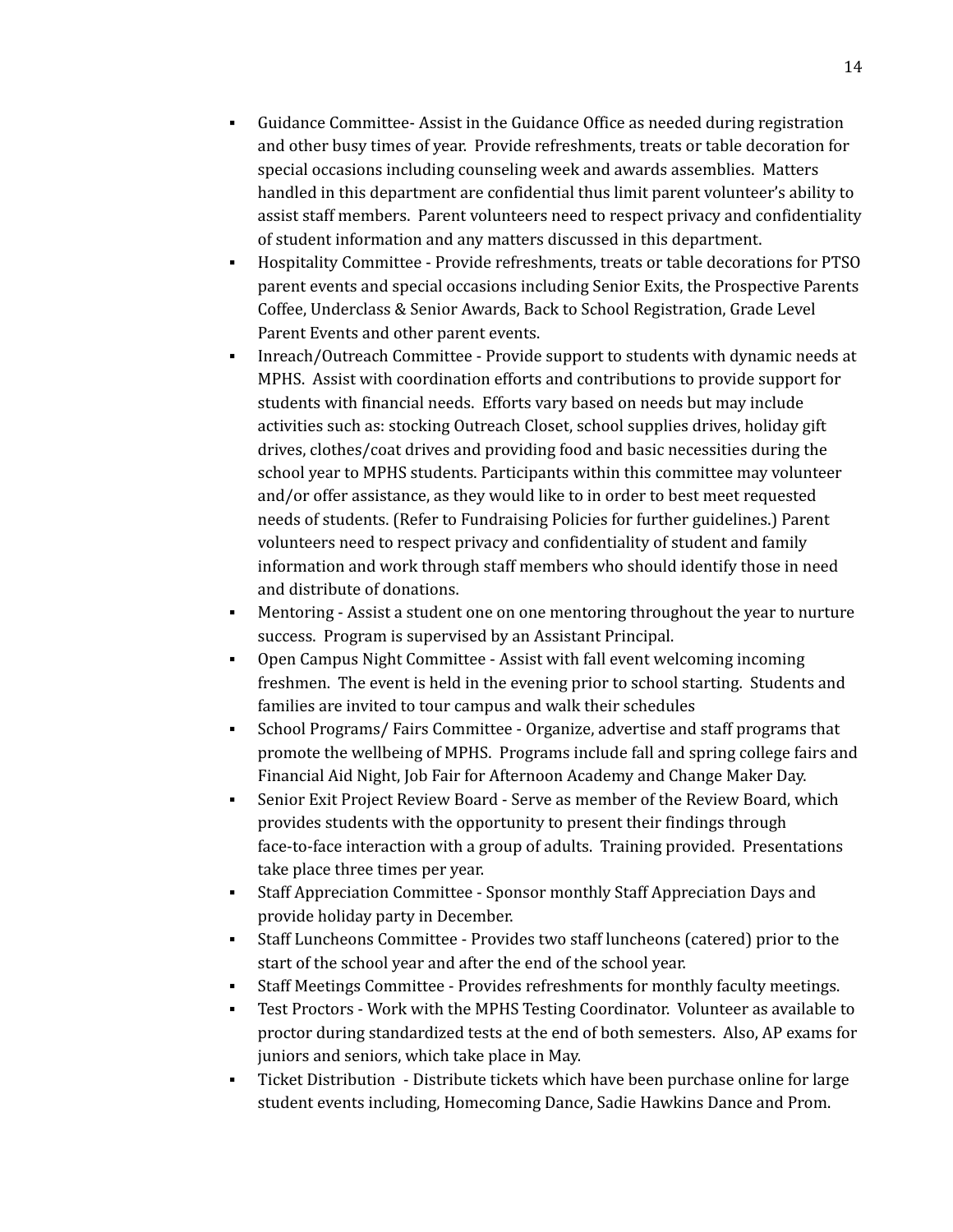Tickets are generally distributed several weeks prior to or the week of the event during all lunches. Staff organizers MAY request additional assistance with Prom.

▪ Tour Guides - Part of the Prospective Parents Committee. Conduct school tours at each of the Open House events and throughout the year for prospective parents and students on an as-needed basis. Training is provided.

### FINANCIAL POLICIES & PROCEDURES

- The Executive Committee is responsible for overseeing the financial efforts and impact of the PTSO.
- Funds raised through the PTSO Annual Fund are allocated according to approved budget. The Executive Committee shall allocate *additional* funds (those raised in excess of established budget).
- It is the goal of the PTSO to support and enhance the educational experience of all students thus all funds collected in each year should be distributed in the budget year or designated for specific future purposes.
- Myers Park High School funds must be held separately from MPHS PTSO funds. Myers Park High School staff should not be responsible for MPHS PTSO funds.
- Operating Budget Procedures:
	- $\circ$  The budget for the following fiscal year is prepared in the spring semester for approval at the Annual Meeting of the Executive Board. The budget is then presented at the fall meeting of the General Membership for final approval.
	- The Treasurer, with input from the committees and executive officers, shall prepare and present an initial budget to the Executive Committee for discussion, determination and ultimately adoption. Multiple budget planning sessions may be required.
	- $\circ$  Changes to the budget can be made at any time based on new information including additional funds raised, committee needs, etc. Changes less than \$10,000 may be approved by the Executive committee and greater than \$10,000 should be taken to membership for approval as prescribed by the By-laws.
	- Income and Expense Statements and current budget shall be presented to membership at the January membership meeting, should meeting be held, reflecting funds collected and distributions.
	- Executive Committee approval for expenses exceeding committee's budget is needed prior to expenditure.
- Direct School Support Funds: The Executive Committee oversees the distribution process for the School Support funds pursuant to the following process and specifications:
	- Funds are distributed based on the strategic focus and level of need as determined by school administration and the Executive Committee.
	- $\circ$  Executive Committee shall ensure spending is consistent with the nonprofit status of the organization.
	- Throughout each school year teachers and staff may submit grant requests for instructional, supply, professional development, and other needs to their department chair or directly to the principal.
	- $\circ$  Department Chairs will review requests and, if warranted, forward request to the Principal. Principal will review, based on need, funding options, strategic focus and if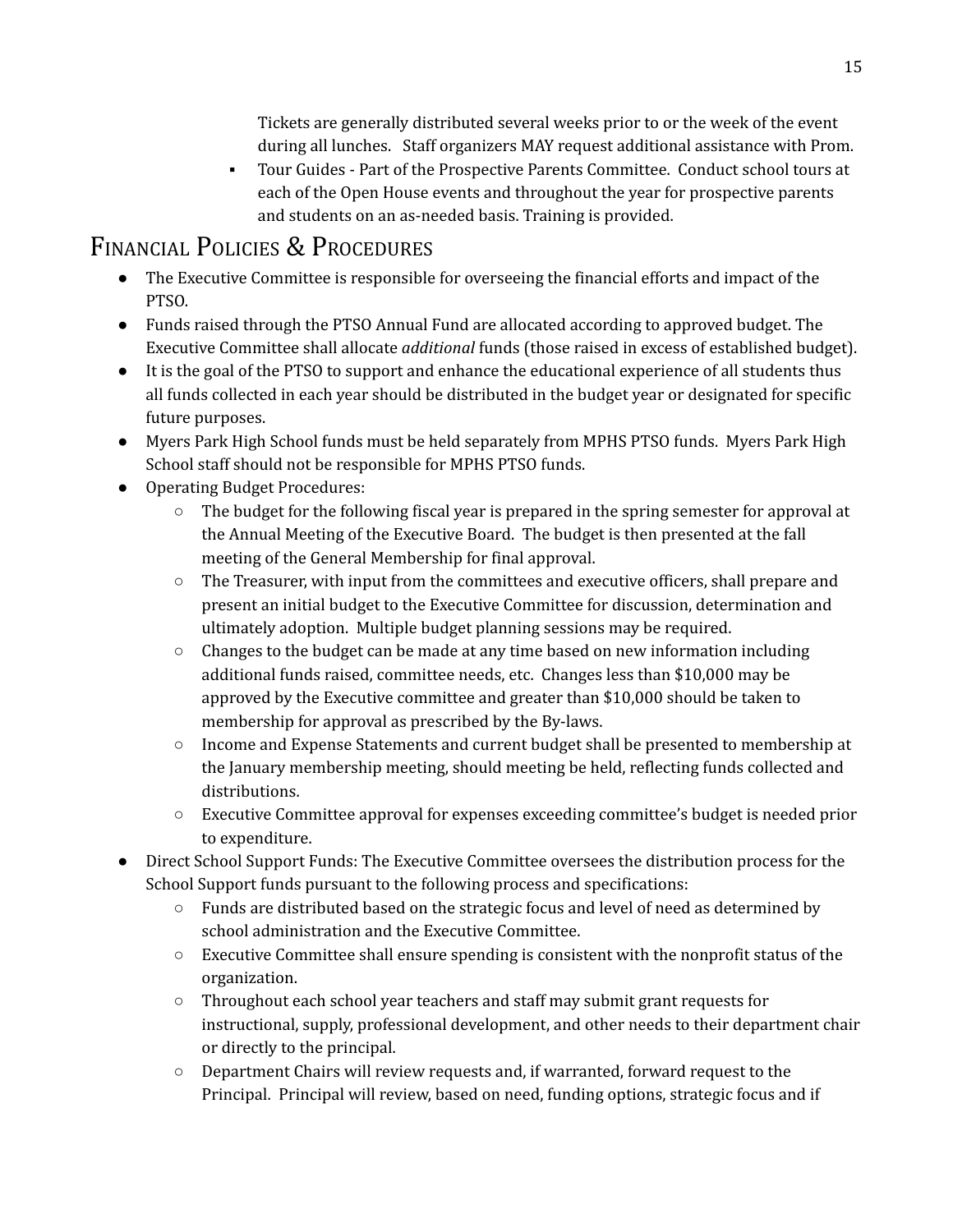appropriate submit to the Executive Committee for review/approval at regularly scheduled meetings.

- $\circ$  It is the goal to affect change for the greatest number of students and staff members possible given funding available for distribution.
- $\circ$  The original budget may designate a small portion of School Support funds as "Principal" Discretionary." This amount allows some flexibility to meet time sensitive needs for smaller items. Items that fall under "Principal Discretionary" do not need to go through the normal approval process/meetings. A typical guideline for the "Principal Discretionary" amount might be no more than 10% of the proposed School Support budget.
- Budget Expenditures / Check Requests
	- $\circ$  The PTSO strives to secure quality products and services for the lowest cost. To that end, volunteers should seek multiple bids from vendors for products and/or services. The PTSO encourages the use of vendors who have ties to the school and wishes to offer support through the provision of goods and/or services.
	- $\circ$  All payments require a check request form and some other documentation (e.g., invoice, receipt, quote, etc).
	- Documentation for hours worked should be itemized list of dates and hours (can be written on the check request form). Payment for hours worked will require completed W-9 form.
	- Documentation for travel expenses (meals, hotel, mileage) should be on standard CMS Expense form and follow the same allowances (for example, mileage at \$0.545 per mile).
	- Documentation for tips paid should be a note signed by 3rd party (e.g., "I, Mary Smith, witnessed Jane Doe give \$20 cash to the pizza delivery driver.")
	- $\circ$  Gift cards cannot not be purchased to then spend on reimbursable items as there is no record of what was actually purchased. Gift cards can only be given as gifts for retirement, holidays, etc.
	- $\circ$  PTSO can re-coup sales tax if a vendor is paid directly. If the expense is large (over \$500), please consider getting a quote and requesting check in advance or asking the vendor to direct bill MPHS PTSO. If the expense is small, the committee may make the purchase and request reimbursement.
	- Check request forms are available on the PTSO website and in the treasurer's mail file in the MPHS mail room.
	- Committee chairs should review all invoices for accuracy.
	- $\circ$  Check requests (with attached documentation) may be submitted as follows:
	- $\circ$  Place in the Treasurer's mail file in the MPHS mail room. Mail to treasurer at home address
	- Email to mphs.ptso.treasurer@gmail.com
	- $\circ$  Checks require two signatures, so please allow two weeks for processing. If you need a check urgently, please alert the treasurer as soon as possible and be prepared to come pick up if needed.
	- All expenses over budget must be approved in advance.
- Collecting Funds / Deposits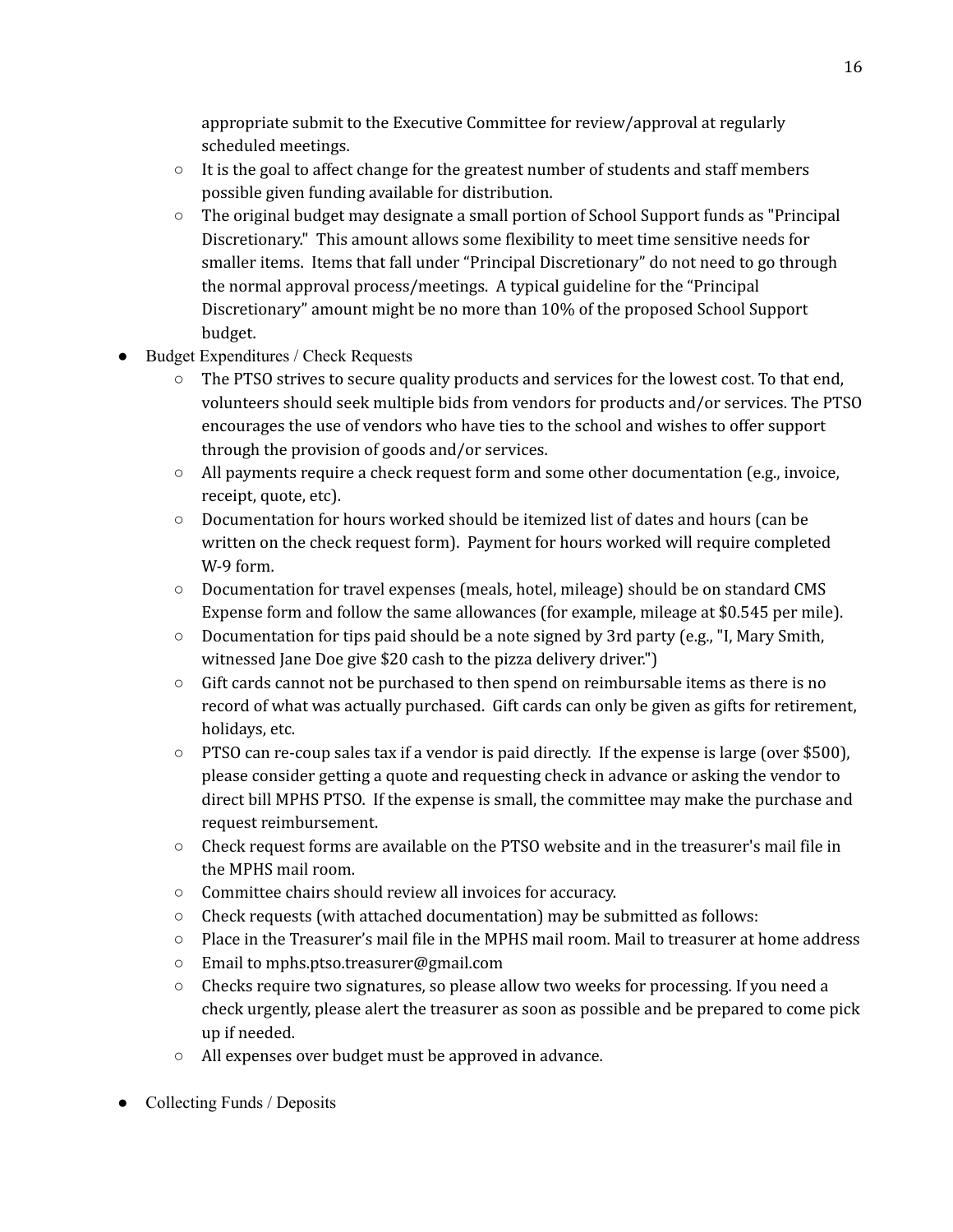- $\circ$  Checks should be payable to MPHS PTSO with committee name in memo field.
- $\circ$  Committee is responsible for tracking who has paid and who has not paid. The Treasurer does not record every check, only the total deposit.
- All CASH must be counted by two people immediately, with both signing the deposit form.
- $\circ$  Funds collected in cash should be inserted into the safe along with the completed deposit form (located in the mail room near the MPHS main office) as soon as reasonably possible.
- Deposit forms are available on the PTSO website and in the Treasurer's mail file in the mail room at school.
- **Financial Review Policies:** 
	- Financial review may be conducted by one (or more) members of the Financial Review committee as needed/upon request, but no more than monthly.
	- The Financial Review committee may, at any time, recommend that the financial records be reviewed by a certified public accountant.
	- Financial Review shall be conducted at the end of each fiscal year, and during the year if the current treasurer leaves office.
	- Annual Financial Review and any other interim reviews shall follow the checklist provided by the Treasurer, at a minimum. Other items may be added to the review at the discretion of the Financial Review Committee.
	- The Treasurer shall deliver to the Financial Review committee the Financial Review Checklist and any supporting documents and records.
	- While a Financial Review is underway, no financial transaction should occur (no bills paid, no deposits made).
	- $\circ$  The Financial Review committee shall provide a completed checklist to the Executive Committee when the review is complete.
	- $\circ$  Treasurer and Executive Committee shall review the Financial Review Check List and Recommendations and determine corrective action as needed.
	- The Treasurer shall present the Annual Financial Review Report to the Executive Committee and General Membership at the fall meeting.
- Vendor selections: The PTSO strives to secure quality products and services for the lowest cost. To that end, volunteers should seek multiple bids from vendors for products and/or service. In-kind donations are welcome. PTSO encourages the use of vendors who have ties to the school and wish to offer support through the provision of goods and/or services.
- Donations for Other Groups: On occasion, the PTSO will receive a donation or an employee-matching gift that is designated for a separate organization (for example, IB or Theatre or DECA). If the intended organization is within MPHS, the assistant treasurer should request proof of non-profit status from the intended organization (either a copy of the IRS letter or a W-9). If the intended organization has non-profit status, the PTSO can deposit the donation or matching gift and create a check for the same amount to pay the intended organization. If the intended organization does NOT have non-profit status, the PTSO should contact the donor to determine how to handle the donation: either keep as a PTSO gift or return to the donor. Copies of the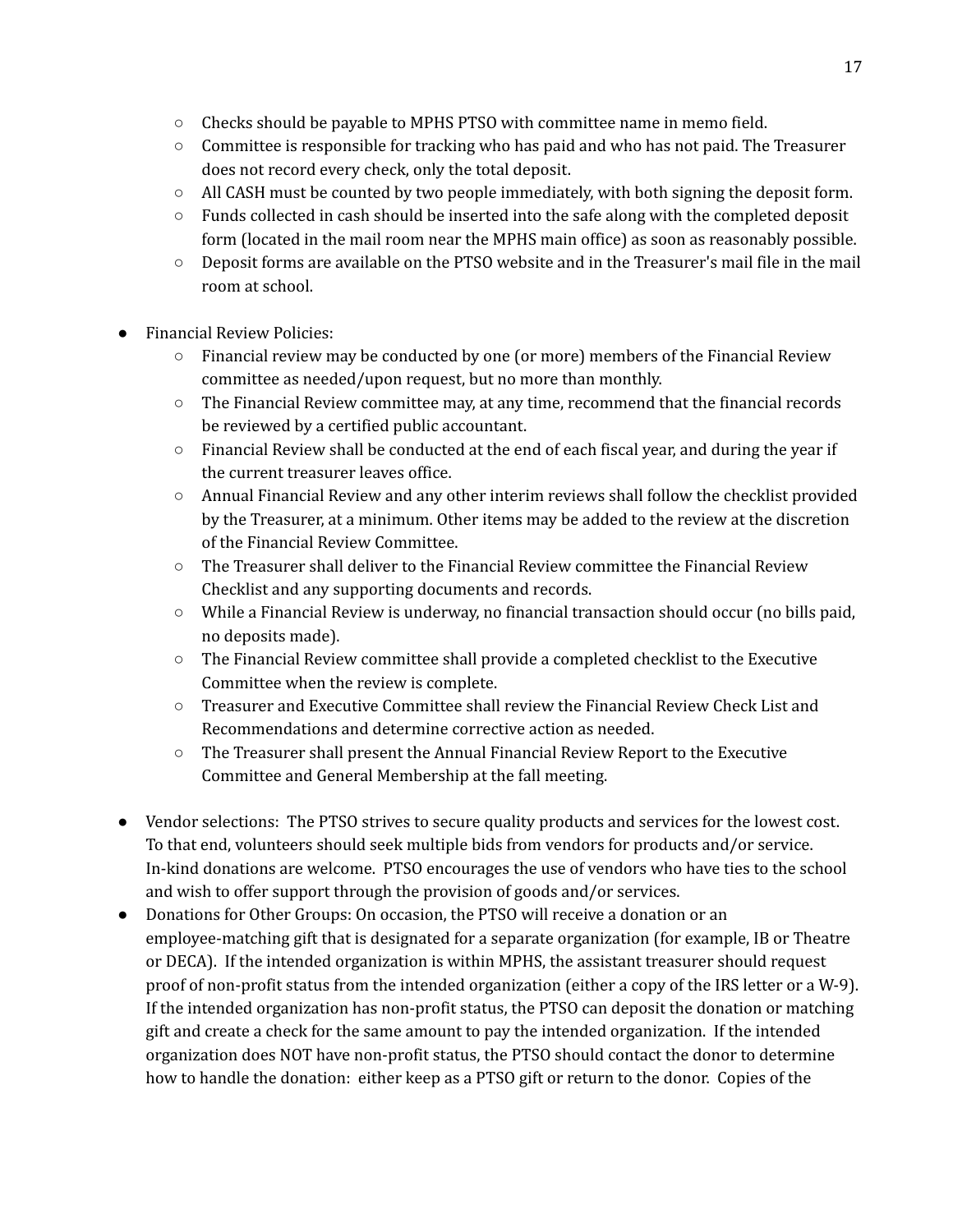non-profit status documents should be kept on file and requested again each fiscal year. (Note: this policy is in place to protect/safeguard the PTSO 501(c)3 status as prescribed by Accountant)

- Returned Check Policy (NSF Policy)**:** If MPHS PTSO receives a returned check from our bank due to insufficient funds, it is **not** our practice to attempt to recover the bank fee charged to the PTSO. We do ask that the original amount be resubmitted, preferably in cash or by money order at the discretion of the Executive Board.
- Insurance: The PTSO shall maintain Liability and Fidelity (Bond) Insurance coverage. Total bond coverage should be at minimum 50% of peak cash flow.
- When a check is written to any person with check signing authority, that person should not be one of the two that signs the check; check should be signed by the other two people who have check signing authority.
- Financial Processing for Other Groups/Clubs: It is *not* within the scope of the PTSO to provide financial services (treasurer duties) to other clubs or groups at MPHS. Other groups at MPHS should be encouraged to set up their own organization, with parental support and proper corporate governance.

- However, in specific situations where the transaction volume is small and parent support is limited, the executive board may decide to provide financial services to other clubs or groups. This currently includes Sunshine Fund (for staff), Culinary activities (outside of the standard curriculum) and Auto-Tech activities (outside of standard curriculum).

- In cases where PTSO agrees to provide financial services, the PTSO commits to these groups that any net income achieved from activities will be retained by the same group, even across year end. Furthermore, the PTSO agrees to not impose undue oversight or management of how the net income is spent (i.e., standard ethical guidelines will apply but no additional management or approval will be required for spending.)

## <span id="page-17-0"></span>FUNDRAISING POLICIES & PROCEDURES

- PTSO Annual Fund is an annual giving campaign and is the sole fund development vehicle for the PTSO.
	- o The Campaign is co-chaired by one or both of the incoming President-Elects (at their discretion). The PE(s) shall handle all announcements, advertisements and thank-you notes.
	- o The Annual fund committee shall include the Asst. Treasurer, a Matching Gifts Coordinator, at a minimum, and other members at the discretion of the Annual Fund Chairs (PE).
	- o The Asst. Treasurer shall prepare deposits, tally and keep track of incoming donations and anticipated pledges.
	- o The Matching Gift coordinator shall track anticipated matches, actual matches, communicate with matching companies, verify donation and provide other documentation as requested and tracking.
	- $\circ$  Goal is determined based on needed funding for operating budget expenses and strategic efforts identified by school administration.
	- $\circ$  Funds raised will go to support the activities and initiatives as provided for in the PTSO operating budget and school support funding requests.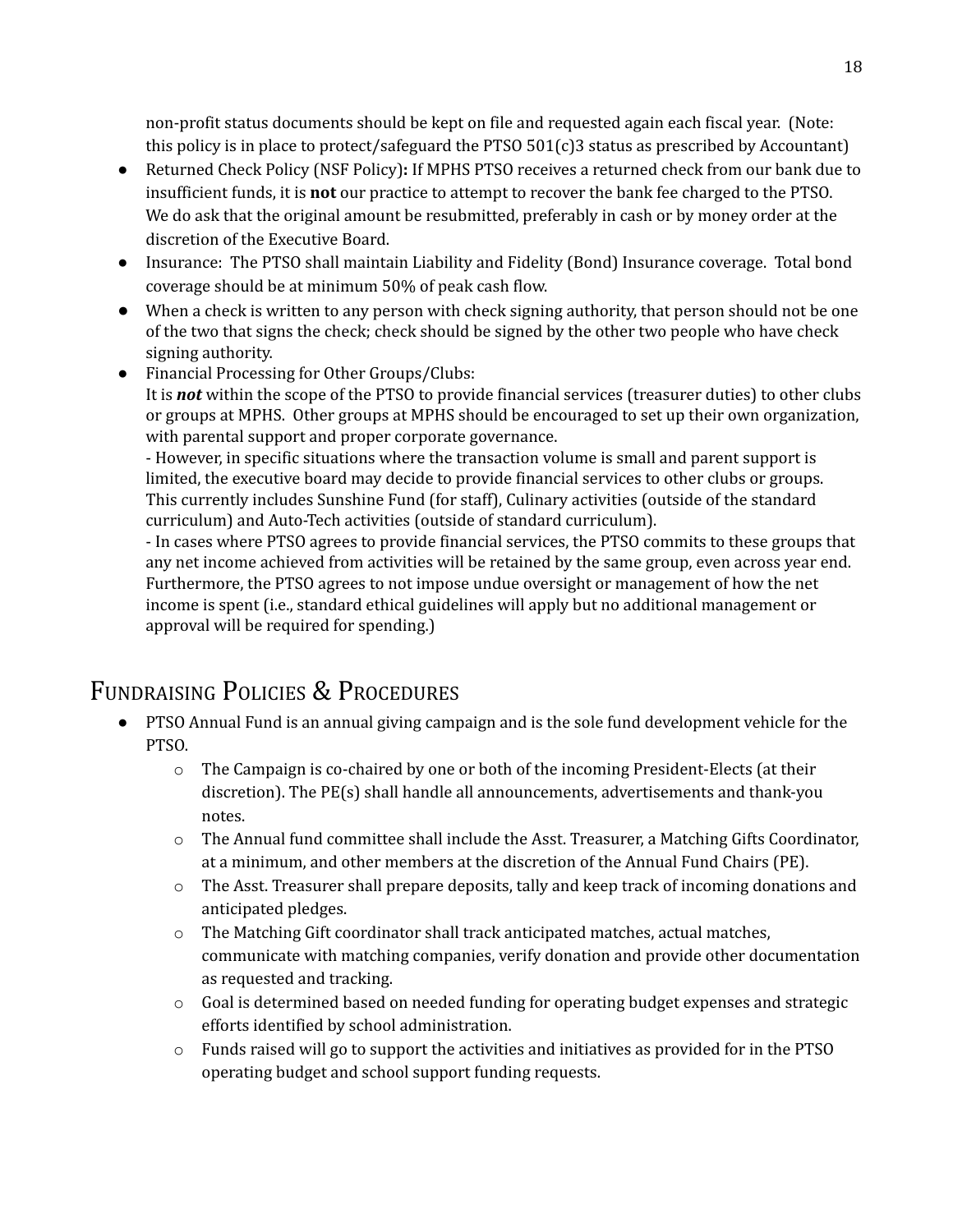- $\circ$  PTSO Annual Fund only accepts gifts that are unrestricted. Should a donor wish to make a restricted gift, the Executive Committee will address such requests on a case-by-case basis (i.e. memorial funds, special project/school improvement, Community Impact Committee, etc.). Such gifts will still be considered tax deductible but not considered a donation to the PTSO Annual Fund.
- o Typical Solicitation Procedures:
	- Initial solicitation should be mailed to homes over the summer.
	- Second solicitation should be sent home in the Back to School Packets.
	- All parents are to be encouraged to give. 100% participation is ultimate goal.
	- Corporate matches should be pursued.
	- Acknowledgements, updates and additional solicitations should be made utilizing the Mustang Express and other communication tools of the PTSO.
	- Additional efforts may be utilized at the discretion of the Executive Committee
- Additional fundraising efforts:
	- $\circ$  PTSO should abstain from any additional fundraising activities as an effort to avoid conflict with other student and booster groups of the school.
	- $\circ$  PTSO is sensitive to the fact that staff as well as multiple student and booster groups of the school request donation from parents, both monetary and/or supplies, thus PTSO Committees should not solicit parents for additional donations (i.e. gift cards, etc.) but rather ask for funding needs from the PTSO if funds needed exceeds established budget amount.
	- o Exception to this policy:
		- Committees that ask for donations from within committee as part of the annual job description.
		- Committees seek approval from Executive Committee prior to conducting a drive for goods or supplies.
	- $\circ$  Any changes to these policies or request for additional fundraisers should be presented to the Executive Committee at a regularly scheduled meeting.

# <span id="page-18-0"></span>COMMUNICATION POLICIES & PROCEDURES

- PTSO shall communicate activities, events, opportunities, offers and information that directly apply to MPHS, MPHS staff, students, families, or the CMS system.
- For security purposes the PTSO uses position specific Google Mail accounts for all Executive Board positions and for the Annual Fund (Giving) and Prospective Parent (Tours). These are the ONLY emails that will be published on the Myers Park website and in materials sent to parents and the general public. See **APPENDIX C** for a listing and set procedure of the accounts.
	- Additional committees may utilize Google mail as needed. Other PTSO email addresses include:
		- Mustang Express m[pmustangexpress@gmail.com](mailto:mustangexpress@gmail.com)
		- MPHS Directory opt-out [mphsdirectory.optout@gmail.com](mailto:mphsdirectory.optout@gmail.com)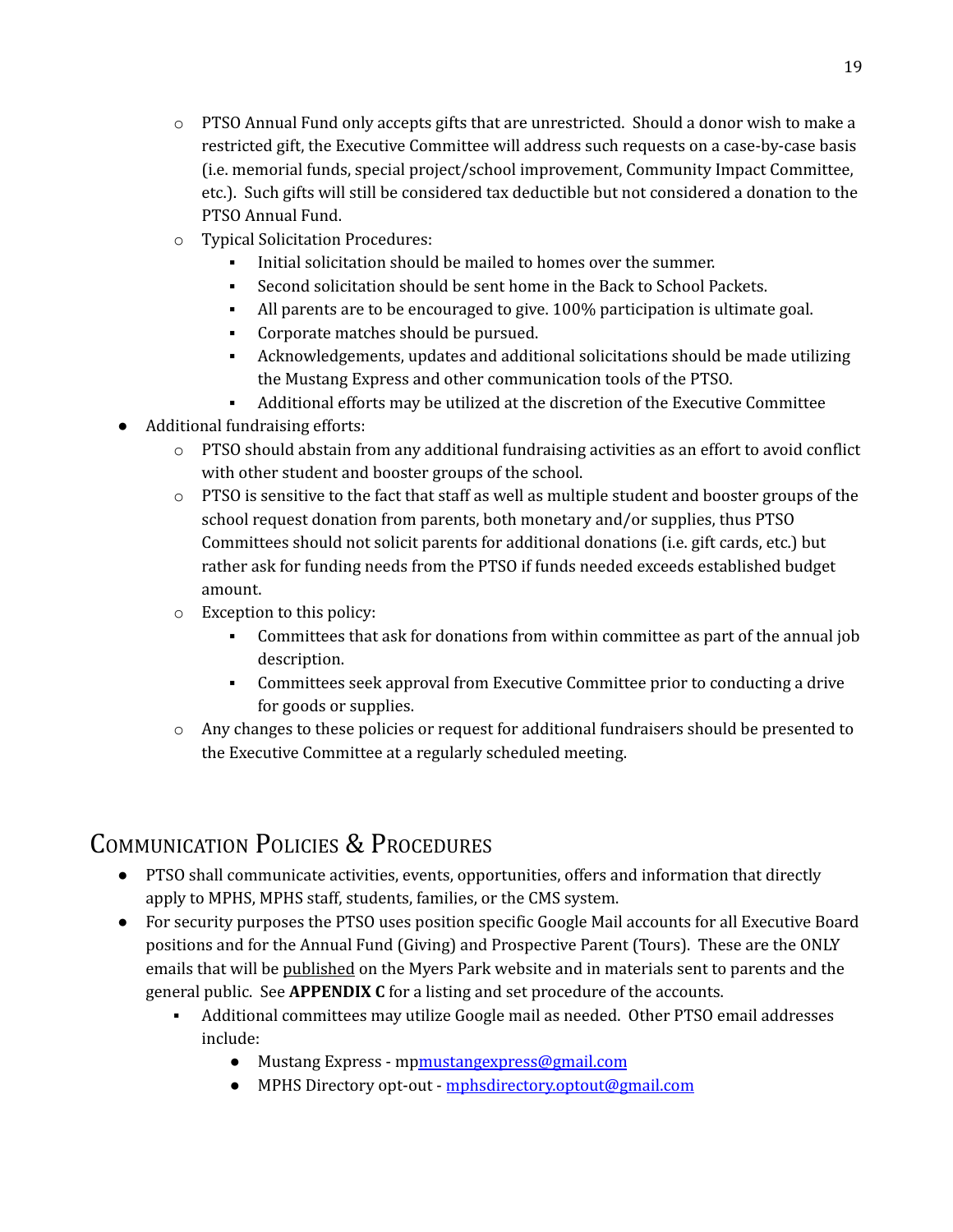- PTSO may communicate events or offerings from our feeder schools that are applicable to our student or parent community.
- PTSO does not generally offer advertisement services for businesses, vendors, organizations or events other than through sponsorships on our website. Any exceptions to this policy (for non-profit organizations, for example) should be approved in advance by the Exec Committee.
- Publications and Communication tools of the PTSO include the Mustang Express, flyers, posters, ConnectEd phone messages, morning announcements and news print announcements and advertisements. Any announcement or communication that does not directly pertain to school business should be brought before the Executive Committee for approval prior to submission for publication.
- Executive Committee and principal have final approval on all communication and the right to edit text submitted for clarity, brevity, etc.
- Bi-weekly PTSO email communication is the Mustang Express:
	- o Submissions to the Mustang Express should have direct relation to MPHS and the MPHS community.
	- o PTSO does not offer advertisements through Mustang Express.
	- o Mustang Express is published every Tuesday and Friday. Announcements should be submitted at least 2 days prior to release.
	- $\circ$  Announcements will only be run in 2-3 consecutive issues. Then announcement must be resubmitted for publication.
	- $\circ$  Announcements should be submitted via email, ready for print, to the Mustang Express Chair.
	- $\circ$  All submissions will be sent to school administration for final approval prior to publication.
- The Co-Presidents, or their appointed representative, shall be the voice of the PTSO and respond to all media and press inquiries.
- PTSO Event Calendar:
	- o The Co-President-Elects along with the principal establish the original PTSO event calendar each spring.
	- $\circ$  Requested events should be submitted to the incoming co-presidents prior to the spring calendar meeting.
	- o The incoming PTSO presidents should initiate spring calendar meeting. Attendees should include: Principal or designated AP, Executive Secretary, Incoming Presidents, Guidance Representative, Theater Chair, Athletic Director, IB President, Testing Coordinator and any other designated staff representative, as needed.
	- o The current calendar will be published on the PTSO website and held in the school office.
	- $\circ$  Committee Chairs are responsible for ensuring the accuracy of the published calendar and requesting/notifying the co-presidents any needed changes are made.
	- o Committee Chairs also need to ensure that the front office staff is aware of calendar or event changes
- PTSO Website: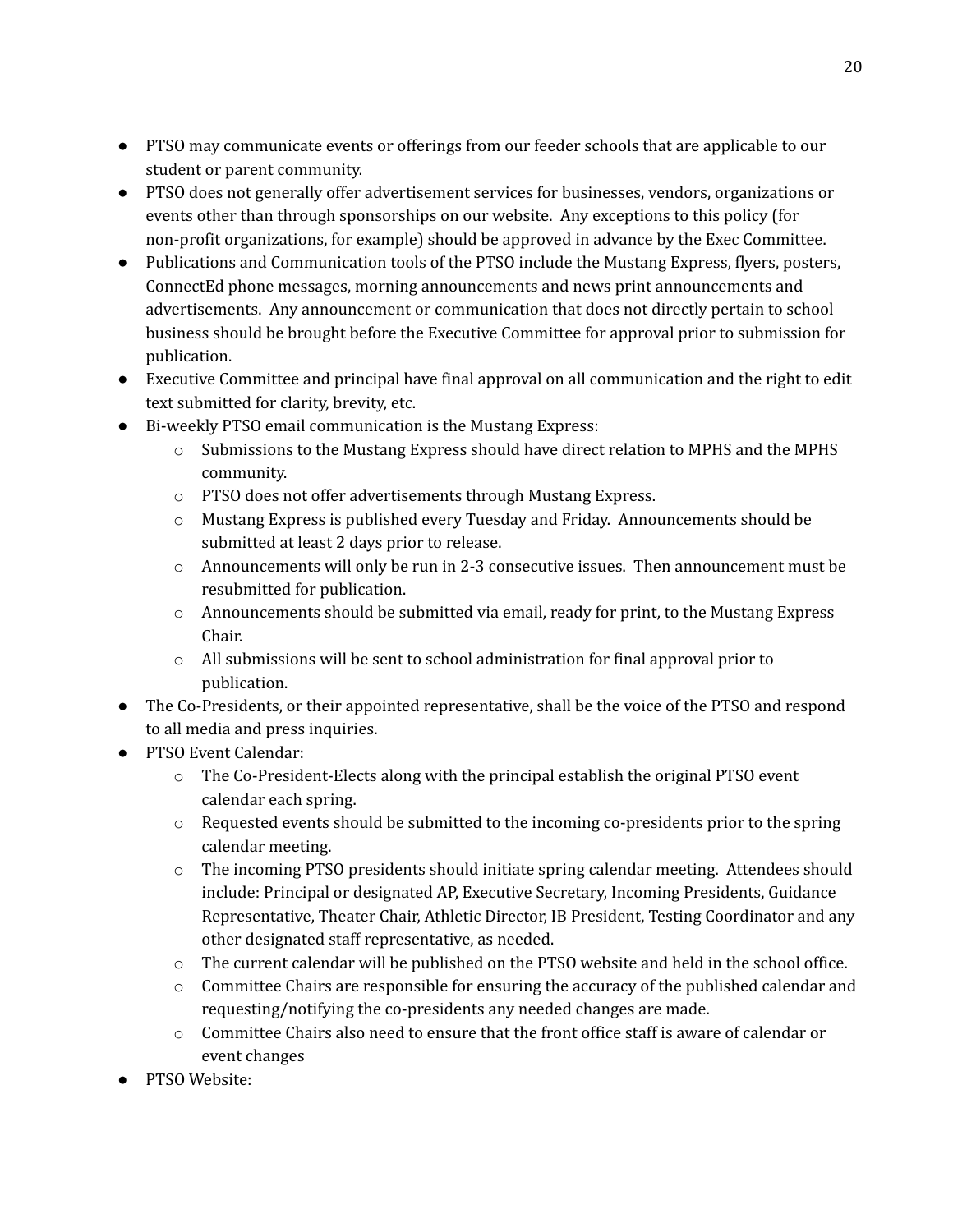- $\circ$  Contains basic information about the PTSO, contact lists, forms, policies/procedures, corporate documents, school links, calendars, school initiatives and announcements.
- $\circ$  Officers and Committee Chairs are responsible for ensuring information about their events or initiatives are current and correct prior to the beginning of each school year.
- o Updates should be submitted to the Website Chair.
- **Morning Announcements:** 
	- $\circ$  Announcements over close circuit TV go out each morning. This is great way to get messages to the student population.
	- $\circ$  Contact the co-presidents should you wish time on the announcements and for the name of the staff member to contact.
	- $\circ$  A link to watch the announcements is available on the school and PTSO website.
- ConnectEd Phone message: contact the co-presidents and/or principal if you have a message that you need to relay via phone to the parents.
- Posters/Flyers:
	- o The school has the capability of making laminated banners and posters. Please see the co-presidents for approval, access to and instruction on this machine.
	- $\circ$  Flyers will need to be approved by the co-presidents and/or principal. Note that flyers are not a typical mode of communication and there is no good manner of distribution. Reimbursement for copies is not typically approved unless this is a standard operation of your committee.
- Hoofprint Student Newspaper: student run newspaper is a good way to reach the student population. Contact the teacher/advisor with your story idea. They may pick up and run your story.
- Newsprint/Advertisements: advertisements and announcements submitted to outside news sources must be approved by the co-presidents and/or principal prior to submission.
- Social Media Submit any social media posting requests to Assistant Principal (Allyson Davis). She will post on social media outlets including MPHS Facebook Page in Twitter.
- MPHS Logos contact the co-presidents or the website chair for copies of the MPHS logos. Logos can also be found at mphsptso.org under "Forms"

# <span id="page-20-0"></span>AWARD/GIFT POLICIES & PROCEDURES

- Each spring the Co-Presidents may designate recognition awards to be given to volunteers or staff at the annual meeting or staff luncheon.
- Each spring the service of the outgoing Presidents shall be acknowledged by adding their names to the President's Plaque, located in the school office, and having a brick placed in the stadium. The incoming Presidents are responsible for updating the president's plaque and arranging for purchase of a brick from the Mustang Club.
- Teacher/Staff recognition is a joint effort administered by the administration and supported by the PTSO. PTSO role is to assist with providing acknowledgement supplies and efforts as requested by administration.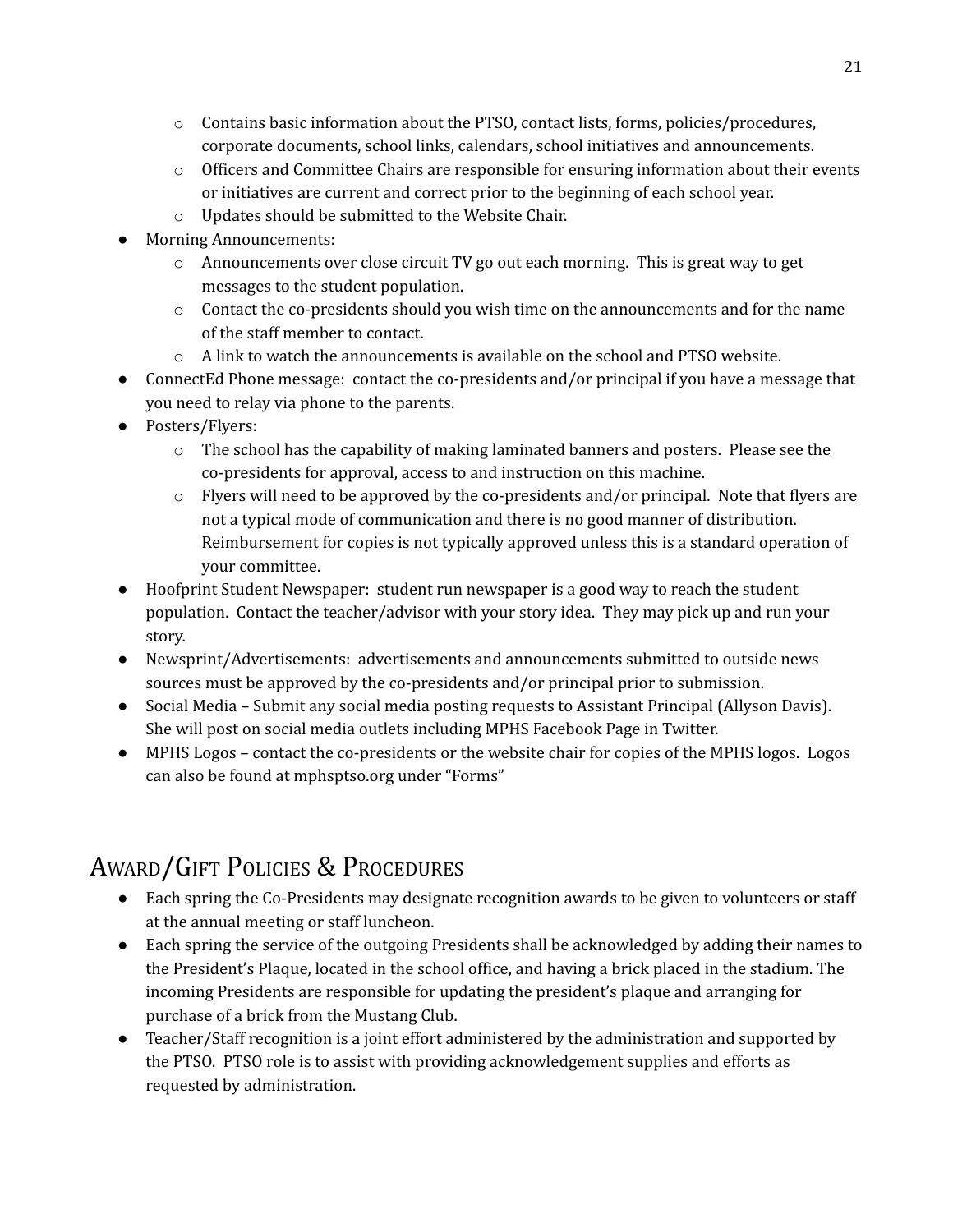- o Teachers will be supplied with a MPHS lanyard.
- o Credential Frames will be placed outside each classroom/office. Teacher/Staff of residence should display card listing credentials, schools, degrees, and other professional achievements. Credential cards will be updated annually as needed.
- $\circ$  Hoofing It Awards: Each month, staff may acknowledge fellow members for exceptional dedication to the Myers Park community with a hoof pin to place on their lanyards.
- o Service Awards: Years of service will be acknowledged annually. Lanyard service pins given to teacher/staff who have given 5, 10, 15 and 20 years of service to Myers Park. A special pin will be given for 25 years of service.
- o National/State/District/County Teacher of the Year and Rookie Teacher awards given annually and based on the National criteria. Teachers who received these awards will be acknowledged with a desk plaque and \$50-\$75 gift.
- Death of student or staff If the school experiences the loss of a current student or current staff member though death during a school year, the PTSO may authorize a monetary gift not to exceed \$100 to a memorial fund identified by the family or the PTSO will add a plaque to the campus Memorial Garden in memory of the current student or staff.

## <span id="page-21-0"></span>CONTINUING EDUCATION GRANTS FOR STAFF

- The PTSO will annually award scholarships to MPHS teachers and staff who are currently enrolled in continuing education or actively pursuing additional certification, including but not limited to, National Board Certification.
- Applications shall be made available to staff in the spring of each year with ample time prior to the due date.
- Scholarships are applied for and granted in the spring of each year. They are for costs incurred from April 1st of the prior year to the current April 1st. This allows for expenses from the prior summer to be eligible for consideration.
- Scholarships should generally not exceed \$1000 per person per year. Applicants can apply for lesser amount if the cost of their continuing education is less than \$1000 in the current year. Exceptions to the \$1000 maximum may be approved, in rare cases, by vote of the entire Exec Committee.
- Application should be approved by the appropriate Department Chair before being submitted to the principal.
- To be eligible for consideration for a scholarship, teacher must be a member of the PTSO, current employee of MPHS and must have completed the work after the disbursement cycle of the prior year (April), currently enrolled in or actively seeking additional certification, continuing education, including but not limited to, National Board Certification.
- Applications must have a receipt for tuition or payment attached.
- Application Review Committee shall consist of the school principal and members of the PTSO Board. Application Review Committee shall review all applications and consider the answers provided in the standard form.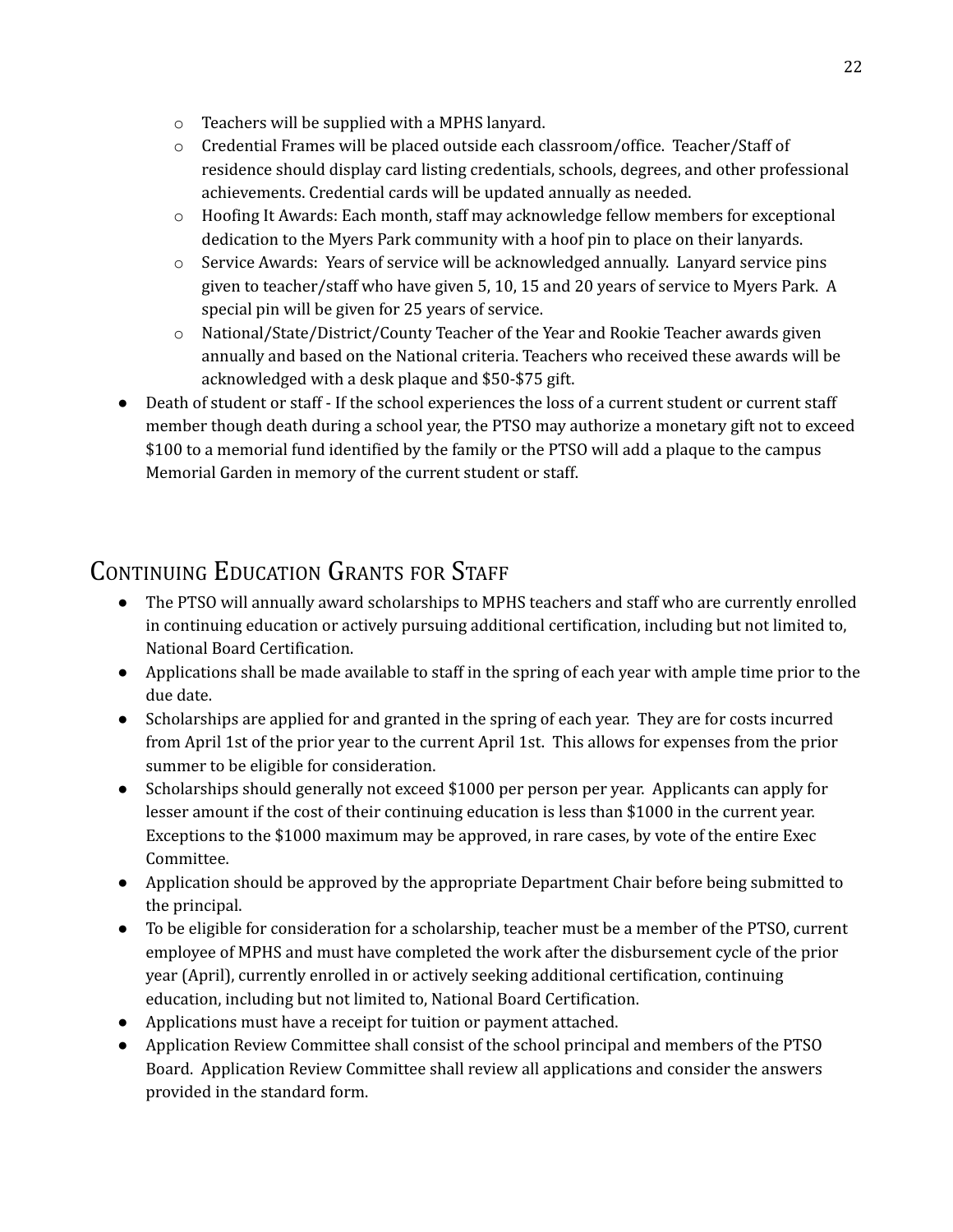- Application Review Committee may award applicants less than the requested amount if the total amount of approved applications is greater than the budget available.
- Principal shall request that each applicant demonstrate that they are currently enrolled in a continuing education or certification program or have completed said course work after the April disbursement cycle from the prior year.
- There are no future requirements or conditions since each scholarship is a one-time gift based on expenses already incurred.
- There is no limit to the number of times/years that an applicant may seek a scholarship. However, each subsequent application is evaluated independently of any previous applications. There is no guarantee that a subsequent application will be approved.
- <span id="page-22-0"></span>● Approved scholarships are paid directly to the individual to reimburse for costs already incurred. A cover letter from the PTSO co-Presidents should be included with the check.

# MARKETPLACE COMPARISON REPORT

The Marketplace Comparison Report is intended to provide a period review of large reoccurring expenses to ensure expenditures are getting the PTSO the best value for money spent. A sample is included as Appendix A.

- For any reoccurring subscriptions or software purchased, there should be a marketplace comparison report completed every three (3) years.
- Due date for this report should be noted on the monthly budget statement by the treasurer and carried forward annually until a new report is submitted and a new due date is set.
- The marketplace comparison report should be prepared by the content owner of the subscription/software as defined by the principal.
- The report should include the following:
	- o Consulting with peers at other public and private institutions to seek alternatives
	- o Search for other options using trade associations, marketing materials and any other appropriate sources
	- o Detailed comparison and cost estimate of minimum of three (3) options, where one option can be current MPHS solution
	- o Evaluation of features/functions used at MPHS vs. features available
	- $\circ$  Comparison of costing method (e.g., base cost + add-on modules vs. individual student licenses)
	- o Final Recommendation

# BENEFIT REPORT

A post-expenditure Benefit Report is intended to provide the PTSO Executive Board with additional information regarding some of the largest expenses, to ensure expenditure are in line with PTSO and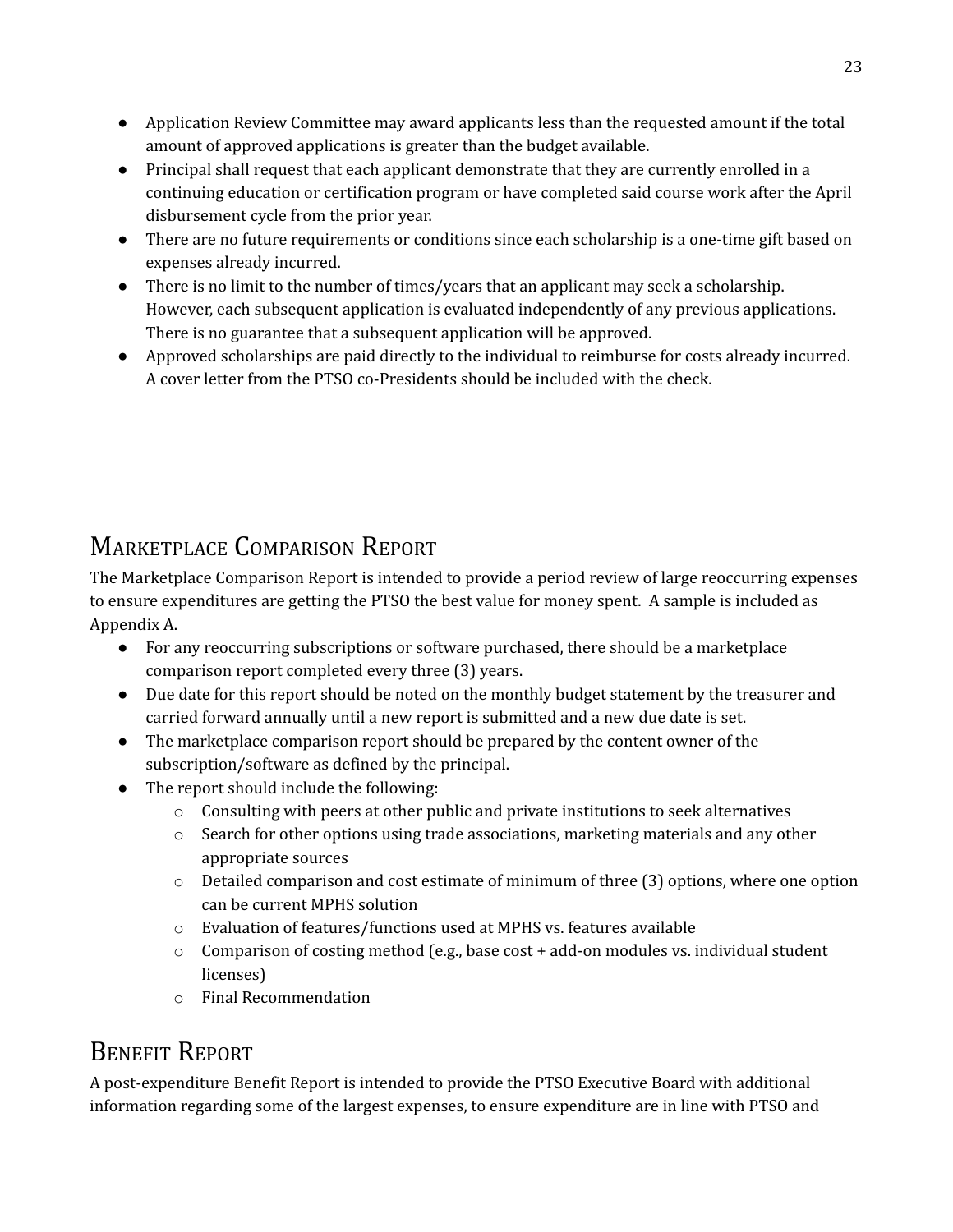school objective and provide the best use and highest impact. A sample letter and form is included as Appendix B.

- For the PTSO Exec meeting each quarter (based on school calendar), the treasurer shall present a report of any Direct School expenditure that exceeds \$2500 (either one check or cumulative for the same item).
- The Exec Board shall review this report and vote on which items should require a Post-Expenditure Benefit Report. Intent is that items that have a detailed grant request or are generally well known to Exec Board will NOT require a Benefit Report.
- $\bullet$  For items voted to have a Benefit Report, presidents shall complete top 1/2 of the report and distribute, giving 2 weeks for responses to be returned.
- This report should be prepared by the budget owner or grant requestor as designated by the principal.
- The report should include:
	- o Detail on total expenditure (what was purchased)
	- o Benefits received from expenditure
- <span id="page-23-0"></span>● Presidents shall present the responses at the next Exec meeting.

# POLITICAL AFFILIATION POLICY & PROCEDURES

The PTSO shall not participate in any activities that do not further the purpose of the organization. The PTSO is non-partisan and shall represent only interests that benefit all of its members. The PTSO may not participate in any partisan political activity.

# <span id="page-23-1"></span>RECORD RETENTION POLICY

All records of the PTSO shall be maintained in accordance with the rules of the IRS:

- PTSO Organizational Documents Organizational records include the Organization's articles of incorporation, by-laws and IRS Form 1023, Application for Exemption. Organizational records should be retained permanently. IRS regulations require that the Form 1023 be available for public inspection upon request.
- Tax Records Though the PTSO is a non-profit we must still file annual documents, including Form 990 with the IRS. Such records should be retained for at least seven years from the date of filing. Additionally Form 990 must be made available for public review upon request.
- Executive Board and Board Committee Materials Meeting minutes should be retained in perpetuity in the Organization's minute book. A clean copy of all other Executive Board and Board Committee materials should be kept for no less than three years by the Organization.
- Other documents any other documents created, maintained, signed, agreed to by the PTSO should be kept for not less than 7 years.
- Documents are held in the designated PTSO secured area in the school administrative offices.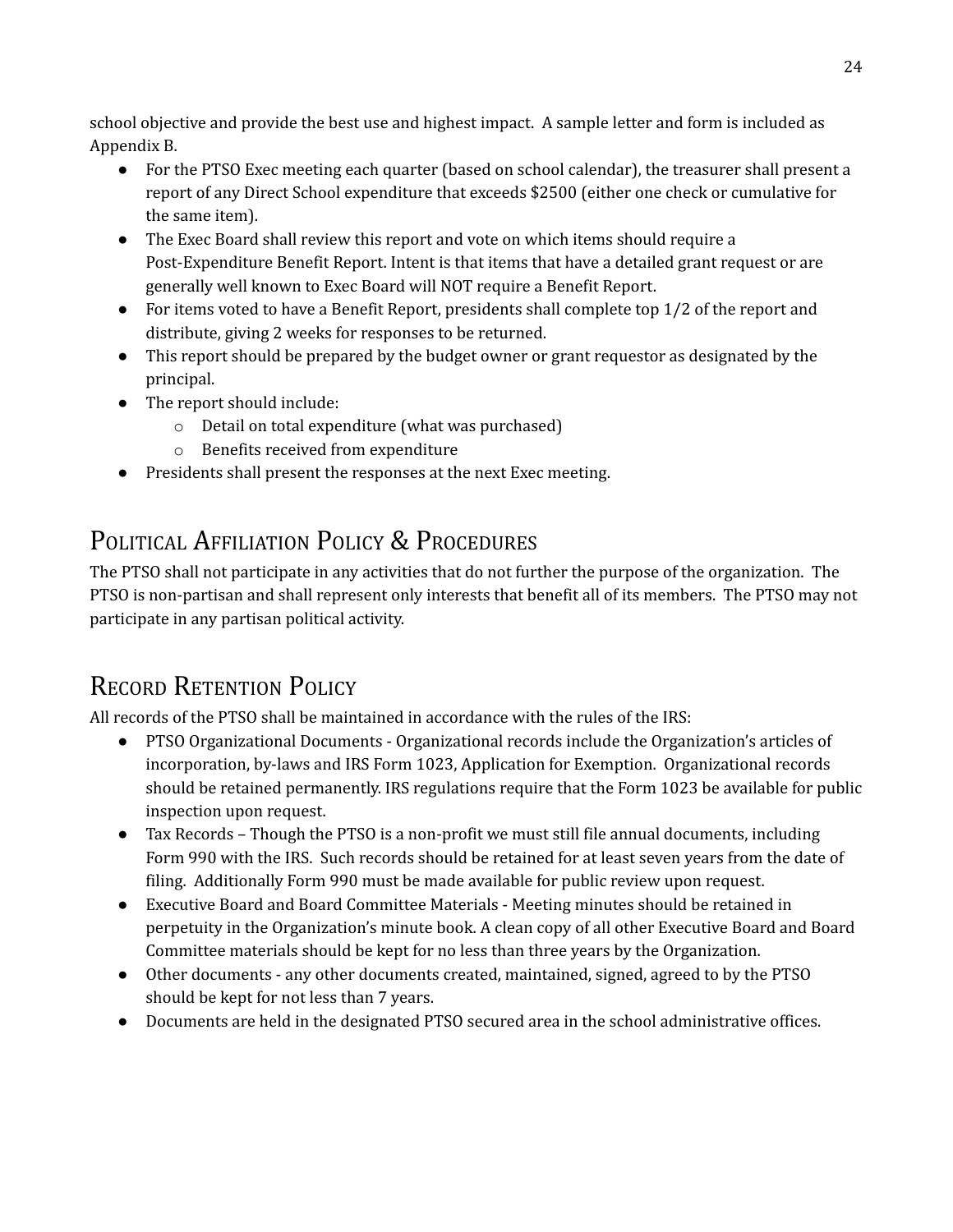### <span id="page-24-0"></span>APPENDIX A - MARKETPLACE COMPARISON REPORT SAMPLE **SAMPLE of Marketplace Comparison Report**

MPHS currently uses XXXX for doing the following really important stuff. We have had a subscription/license for x years.

#### Peer Information:

CMS School #1 uses BBBB but thinks there are better options available.

CMS School #2 uses CCCC and it meets their needs (which seem similar to ours)

Private School #1 uses AAAA, which has less features than XXXX but meets their needs since they have a significantly smaller student body.

Private School #2 uses FFFF. They recently switched to this option and they love the features and flexibility.

#### Other Sources:

The Journal of the National Association of People with Similar Jobs had an article on this topic 2 years ago and it evaluated BBBB, AAAA, FFFF but did not give a recommendation on any one solution.

General internet searches also yielded one new product = DDDD but there is little information on this product other than the companies own website.

### Detailed Evaluation

Based on preliminary feedback, we decided to compare products XXXX, AAAA, BBBB.

| Product                    | <b>XXXX</b>            | <b>AAAA</b>      | <b>BBBB</b>      |
|----------------------------|------------------------|------------------|------------------|
|                            | (current MPHS          |                  |                  |
|                            | solution)              |                  |                  |
| Feature One                | Included in base       | Included in base | Included in base |
| Feature Two                | Cost extra             | Not available    | Included in base |
| <b>CMS Approved Vendor</b> | Yes                    | <b>Yes</b>       | <b>Yes</b>       |
| Cost                       | $$1100$ per year       | \$1500 per year  | $$1000$ per year |
|                            | (\$500 for feature two |                  |                  |
|                            | not needed)            |                  |                  |
| (*add lines as needed)     |                        |                  |                  |
|                            |                        |                  |                  |

### Recommendation

Although BBBB is slightly cheaper for the functionality that MPHS requires, we feel like the time and effort to convert to a similar solution is not worth the small savings. We recommend staying with XXXX.

Prepared By:

Primary Author:\_\_\_\_\_\_\_\_\_\_\_\_\_\_\_\_\_\_\_\_\_\_\_\_\_\_\_\_\_\_\_\_\_\_\_\_\_\_\_\_\_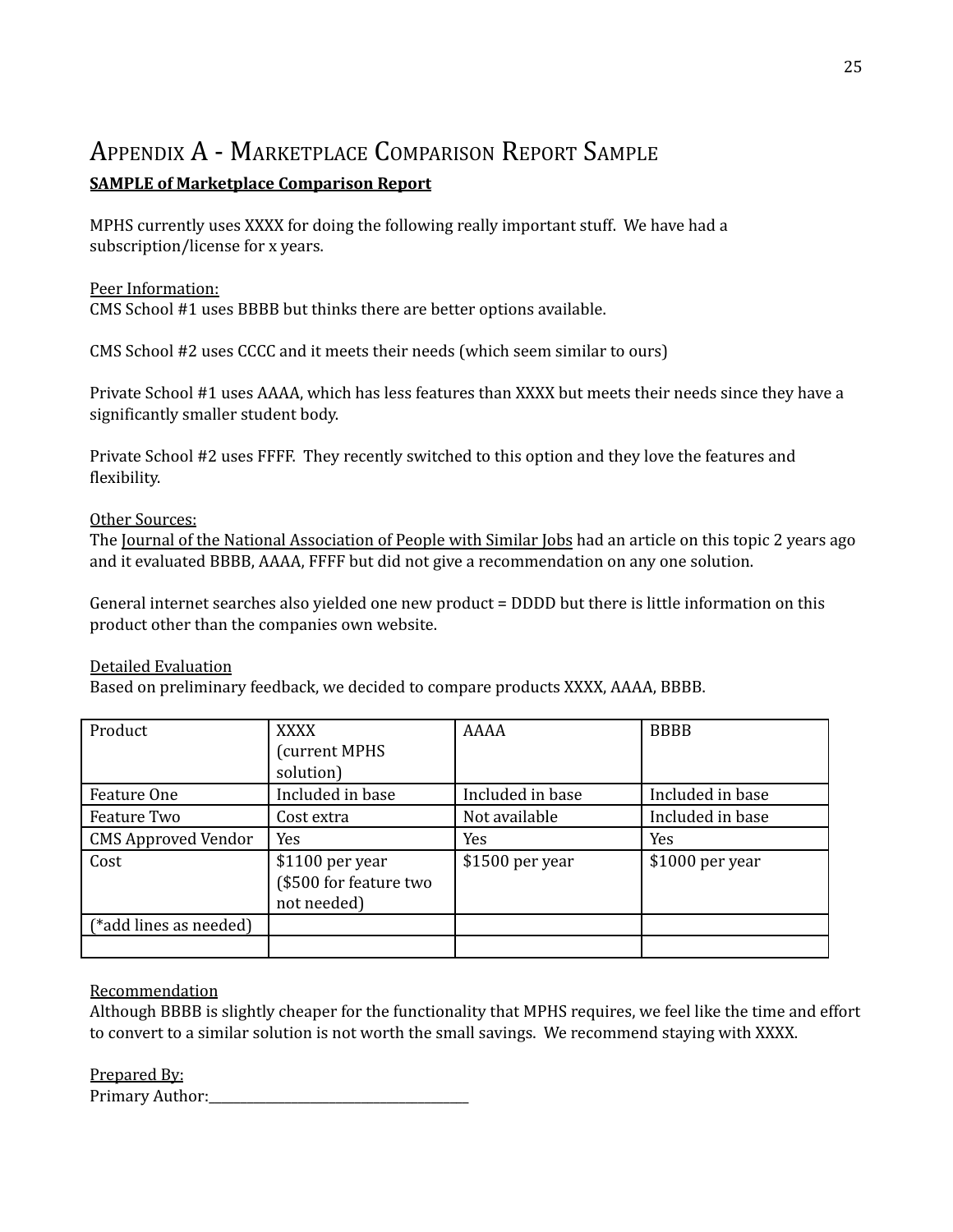Others at MPHS who contributed and support: \_\_\_\_\_\_\_\_\_\_\_\_\_\_\_\_\_\_\_\_\_\_\_\_\_\_\_\_\_\_\_\_\_\_\_\_\_\_\_\_\_\_\_\_\_\_

## APPENDIX B - BENEFIT REPORT LETTER AND FORM

*(insert date)*

Dear \_\_\_\_\_\_\_\_\_\_\_\_\_\_\_\_\_\_\_\_\_\_\_\_\_\_\_\_\_\_\_\_\_\_,

The Myers Park High School Parent Teacher Organization strives to support the entire school in countless ways each year. We have recently implemented a new policy that asks for additional information on large expenses. These requests are made for all large expenses so PTSO Exec Board can better understand how fundraising money is spent and convey that information to our donors. Please know that this request should **not** be a cause for concern or a reflection of the perceived value of the expenditure.

<span id="page-25-0"></span>\_\_\_\_\_\_\_\_\_\_\_\_\_\_\_\_\_\_\_\_\_\_\_\_\_\_\_\_\_\_\_\_\_\_\_\_\_\_\_\_\_\_\_\_\_\_\_\_\_\_\_\_\_\_\_\_\_\_\_\_\_\_\_\_\_\_\_\_\_\_\_\_\_\_\_\_\_\_\_\_\_\_\_\_\_\_\_\_\_\_\_\_\_\_\_\_\_\_\_\_\_\_\_\_\_\_\_\_\_\_\_\_\_

Sincerely,

Beth Moss and Isabel Bader MPHS PTSO Co-Presidents

Cc: Mark Bosco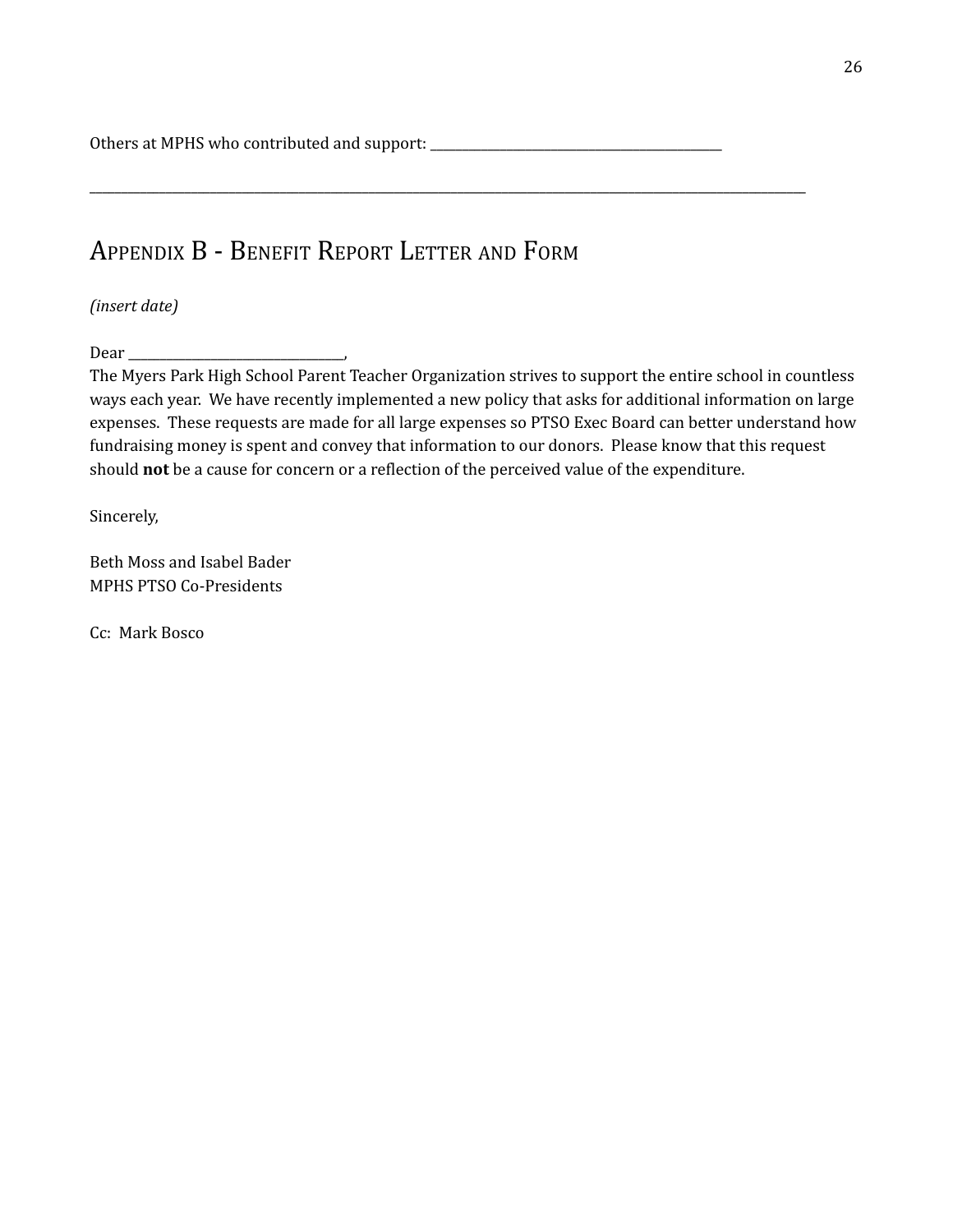### **MPHS PTSO Post-Expenditure Benefit Report**

| To Be Completed by PTSO:                |
|-----------------------------------------|
|                                         |
| Amount:                                 |
| Budget Owner or Grant Requestor: ______ |
|                                         |

To Be Complete by Budget Owner or Grant Requestor: 

Benefits derived (please be specific, include details on number of students impacted, etc.):

Please return this completed form to the PTSO mailbox in the main office by the date above.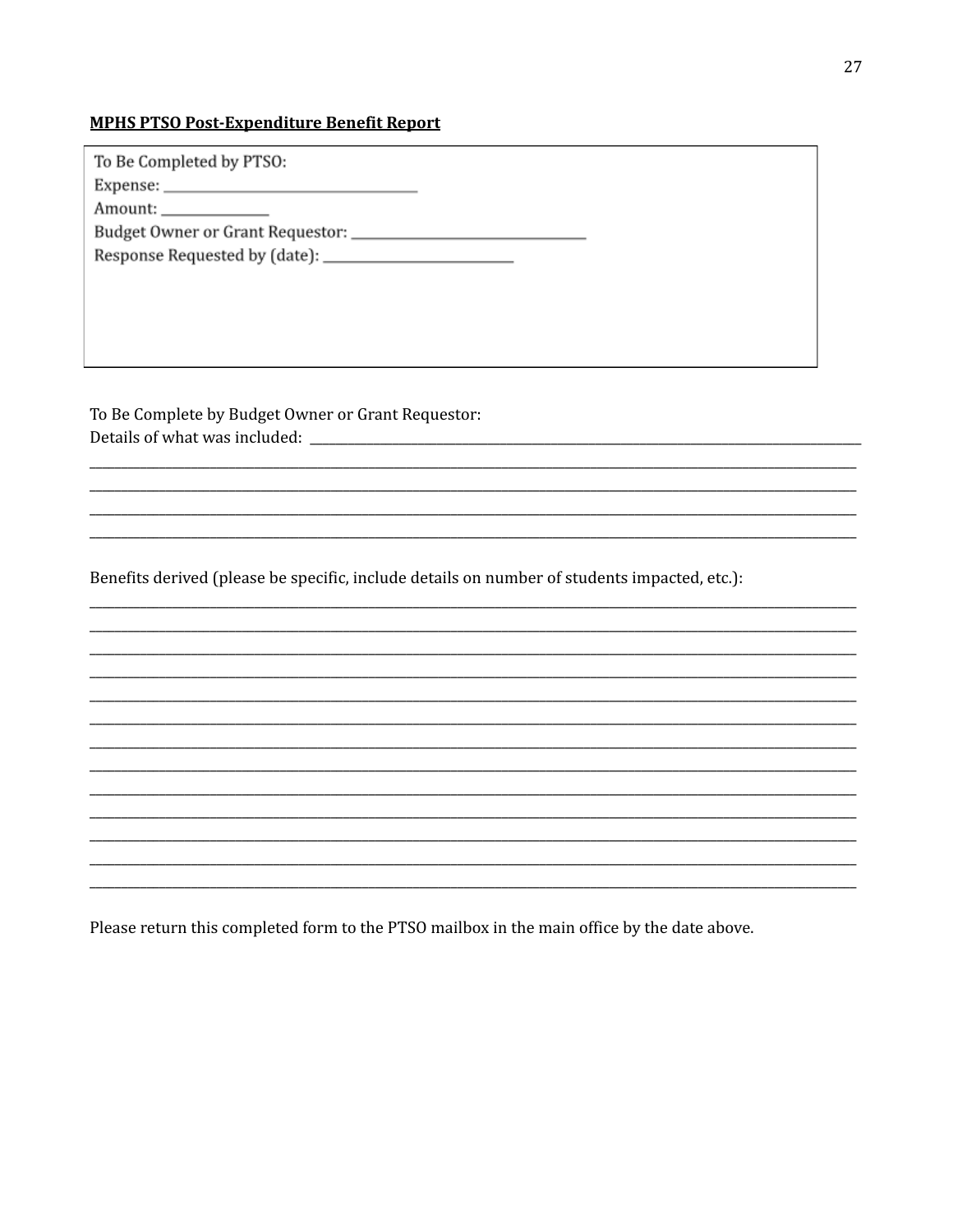# APPENDIX C: MYERS PARK HS PTSO EMAIL ACCOUNTS (As of August 26, 2020)

### **Email Account for PTSO**

PTSO email account: **[myers.park.ptso@gmail.com](mailto:myers.park.ptso@gmail.com)** Set up information for this account:

- Name: PTSO for Myers Park High School
- Password: mphs2020!
- DOB: Jan 1, 1962
- Sex: Not specified
- **•** Recovery email: [myers.ptso.president@gmail.com](mailto:myers.park.ptso@gmail.com)

#### **Email Account for PTSO Co-Presidents**

PTSO Co-Presidents email account: **[mphs.ptso.president@gmail.com](mailto:mphs.ptso.president@gmail.com)** Set up information for this account:

- First Name: MPHS PTSO
- Last Name: President
- Password: mphs2020!
- DOB: Jan 1, 1951 (year school was established)
- **•** Sex: Not specified
- **EXECOVETY EMAIL:** [myers.park.ptso@gmail.com](mailto:myers.park.ptso@gmail.com)
- Recovery phone: Sarah Ryan's cell

#### **Email Account for PTSO Co-Presidents Elect**

PTSO Co-Presidents Elect email account: **[mphs.ptso.preselect@gmail.com](mailto:mphs.ptso.preselect@gmail.com)** Set up information for this account:

- First Name: MPHS PTSO
- Last Name: PresElect
- Password: MPHS2020!
- DOB: Jan 1, 1951 (year school was established)
- Sex: Not specified
- **EXECOVETY EMAIL:** [myers.park.ptso@gmail.com](mailto:myers.park.ptso@gmail.com)
- No recovery phone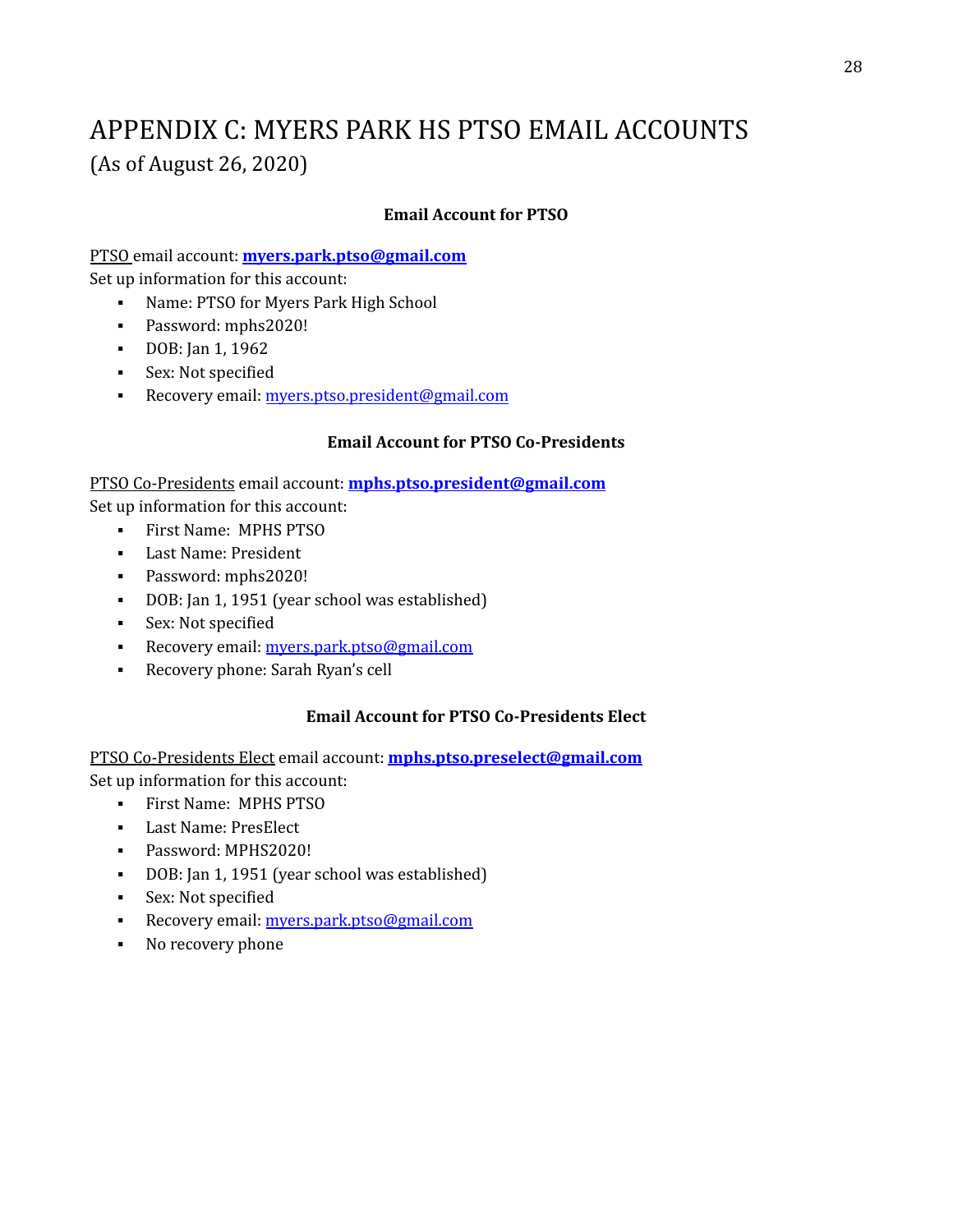### **Email Account for PTSO Past Presidents**

PTSO Past Presidents email account: **[mphs.ptso.pastpres@gmail.com](mailto:mphs.ptso.pastpres@gmail.com)** Set up information for this account:

- First Name: MPHS PTSO
- Last Name: PastPresident
- Password: mphs2020!
- DOB: Jan 1, 1951 (year school was established)
- Sex: Not specified
- Recovery email: [myers.park.ptso@gmail.com](mailto:myers.park.ptso@gmail.com)
- No recovery phone

### **Email Account for PTSO Treasurer and Assistant Treasurer**

PTSO Treasurer email account : **[mphs.ptso.treasurer@gmail.com](mailto:mphs.ptso.treasurer@gmail.com)**

Set up information for this account:

- First Name: MPHS PTSO
- Last Name: Treasurer
- Password: mphs2020!
- DOB: Jan 1, 1951 (year school was established)
- Sex: Not specified
- **•** Recovery email: [myers.park.ptso@gmail.com](mailto:myers.park.ptso@gmail.com)
- No recovery phone

PTSO Assistant Treasurer email account: **[mphs.ptso.asstTR@gmail.com](mailto:mphs.ptso.asstTR@gmail.com)**

Set up information for this account:

- First Name: MPHS PTSO
- Last Name: Assttreasurer
- Password: mphs2020!
- DOB: Jan 1, 1951 (year school was established)
- Sex: Not specified
- **•** Recovery email: [myers.park.ptso@gmail.com](mailto:myers.park.ptso@gmail.com)
- No recovery phone

### **Email Account for PTSO Secretary and Assistant Secretary**

PTSO Secretary email account: **[mphs.ptso.secretary@gmail.com](mailto:mphs.ptso.secretary@gmail.com)** Set up information for this account:

- First Name: MPHS PTSO
- Last Name: Secretary
- Password: mphs2020!
- DOB: Jan 1, 1951 (year school was established)
- Sex: Not specified
- **EXECOVETY EMAIL:** [myers.park.ptso@gmail.com](mailto:myers.park.ptso@gmail.com)